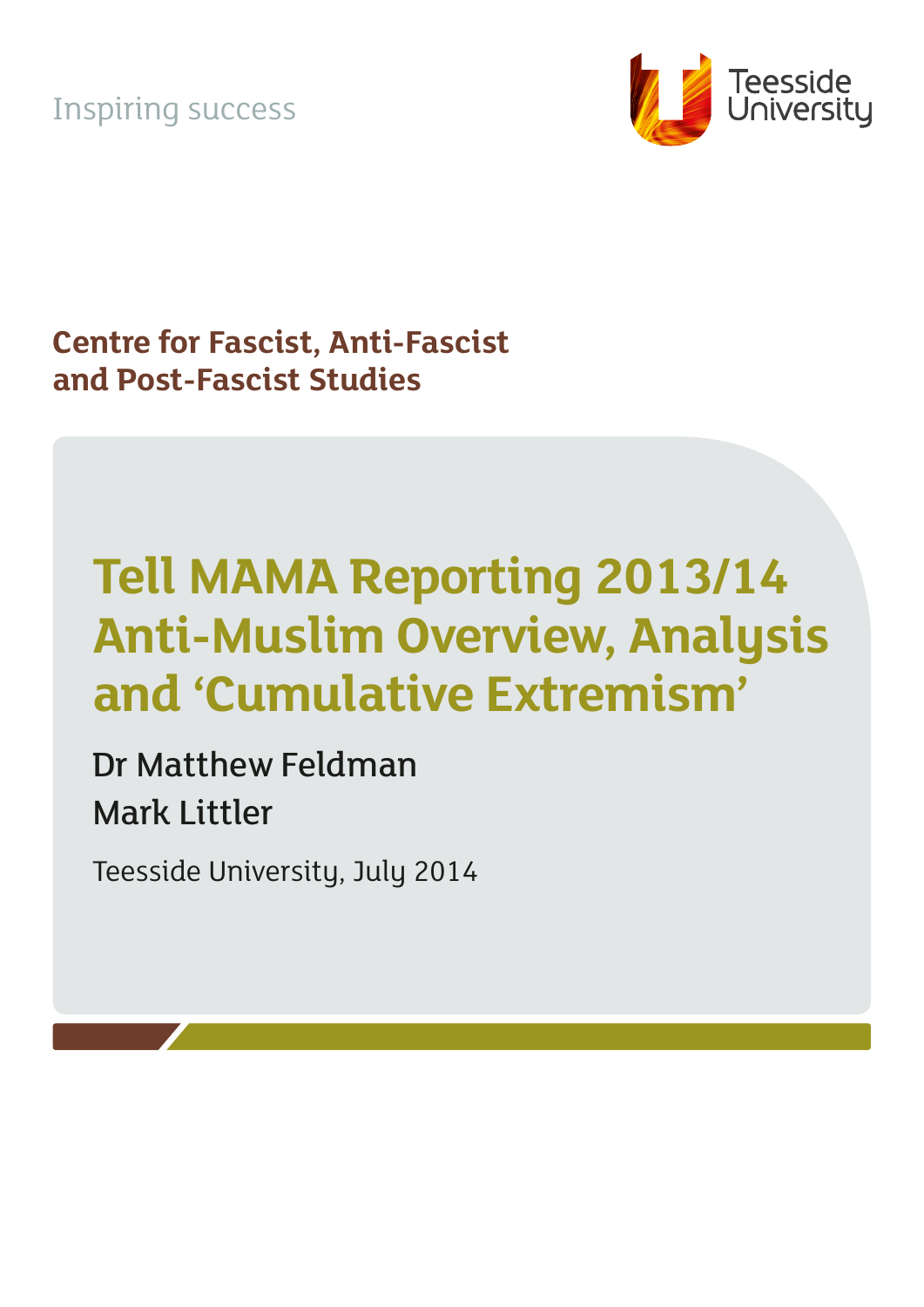## **Tell MAMA Reporting 2013/14: Anti-Muslim Overview, Analysis and 'Cumulative Extremism'**

Dr Matthew Feldman Mark Littler

Centre for Fascist, Anti-fascist and Post-fascist Studies

Teesside University

July 2014

**Executive Summary**

- **1. Introduction**
- **2. Tell MAMA: Methodology and Data Collection**
- **3. Hate Crimes: National Trends and Police Data**
- **4. Tell MAMA reporting 1 May 2013 – 28 February 2014**
- **5. 'Cumulative extremism' and the 'spike' in post-Woolwich incidents**
- **6. Conclusions**

**Appendices**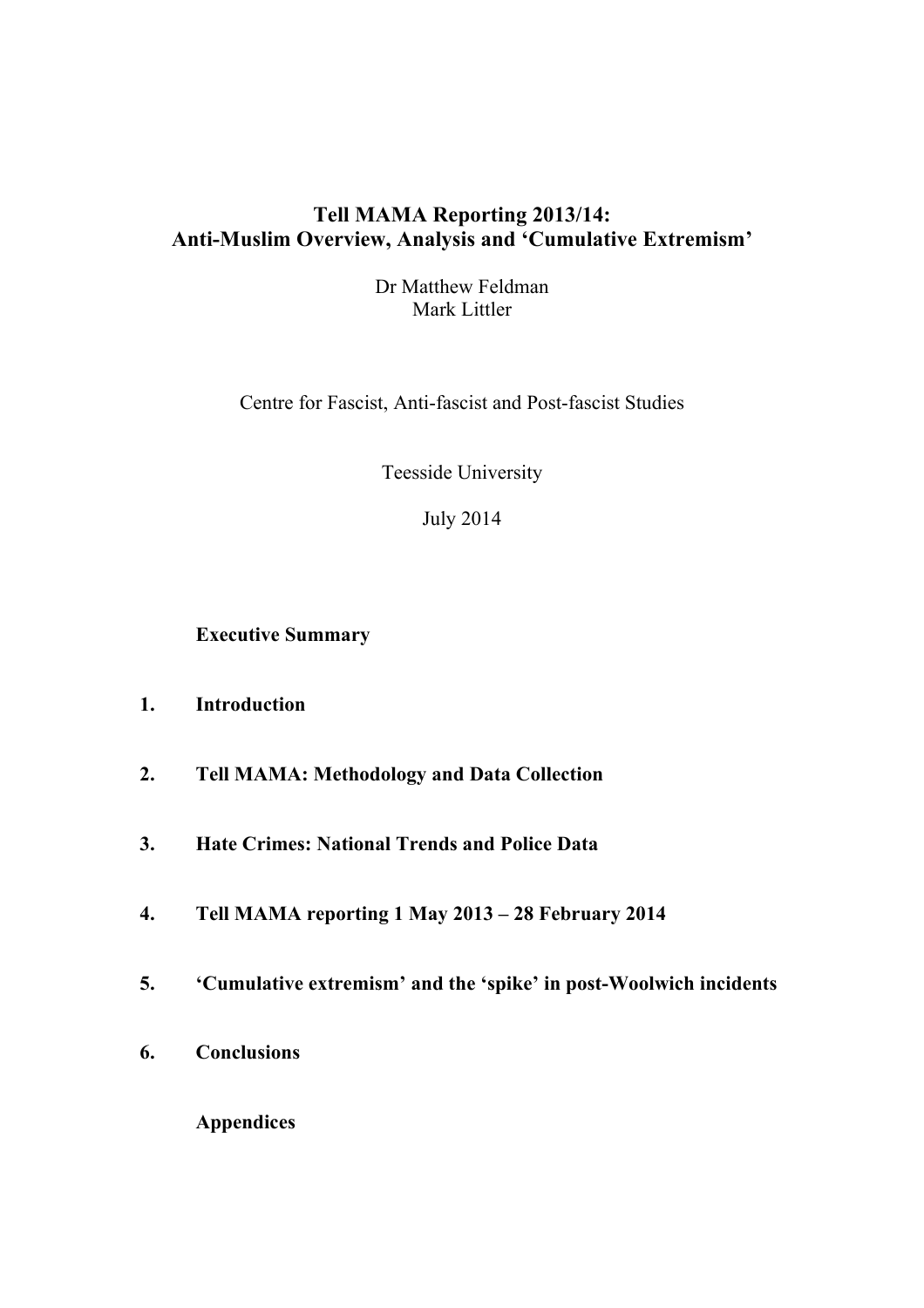## **Executive Summary**

- The Centre for Fascist, Anti-fascist and Post-fascist Studies at Teesside University analysed anti-Muslim incidents recorded by Faith Matters' Tell MAMA project over 2013/14.
- There were 734 self-reported cases between 1 May 2013 and 28 February 2014; of these, there were 599 incidents of online abuse and 135 offline attacks, combining for an average of more than 2 cases per day.
- Of the 18% of offline anti-Muslim attacks recorded by Tell MAMA; 23 cases involved assault and another 13 cases involved extreme violence.
- Estimated age of perpetrators was between 10 and 30 in 60% of offline attacks.
- Two-fifths of all anti-Muslim incidents recorded by Tell MAMA reported a link to far-right groups (e.g. BNP, EDL, etc.); including 45% of online abuse.
- In the wake of Drummer Lee Rigby's brutal murder, reported incidents to Tell MAMA skyrocketed – there were nearly four times more online and offline reports (373%) in the week after 22 May 2013 than in the week beforehand.
- Underreporting remains a challenge in analysing crime data, especially for hate crimes. Tell MAMA's data revealed that nearly 5 of 6 victims of all anti-Muslim incidents (online and offline) did not go to the police. Only 3% of victims of an offline attack (4 total) went to both Tell MAMA and the police.
- Nonetheless, while recent police and government figures show that hate crime incidents are generally falling, including religiously-motivated attacks, those against Muslims in England and Wales appear to have significantly increased during this reporting period.
- Unlike most incidents of hate crime overwhelmingly involving both male perpetrators and victims, offline victims reporting to Tell MAMA were predominately female (54%), and often were wearing items of clothing associated with Islam.
- The average daily number of all reported incidents to Tell MAMA increased six-fold between 22 and 29 May 2013. The week following the Woolwich attack accounted for 17% of all incidents, both online and offline, reported to Tell MAMA between May 2013 and February 2014.
- Specific incidents over this week of 'cumulative extremism' extended from heightened online abuse (from 28 to 97 reports) and online threats (from 4 to 15 reports) to rises street-based assaults (from 2 to 5 reports) and extreme violence (from 0 to 5 reports).
- In the three months after Lee Rigby's attack, Tell MAMA recorded 34 anti-Muslim attacks on property, notably mosques – ranging from graffiti to arson.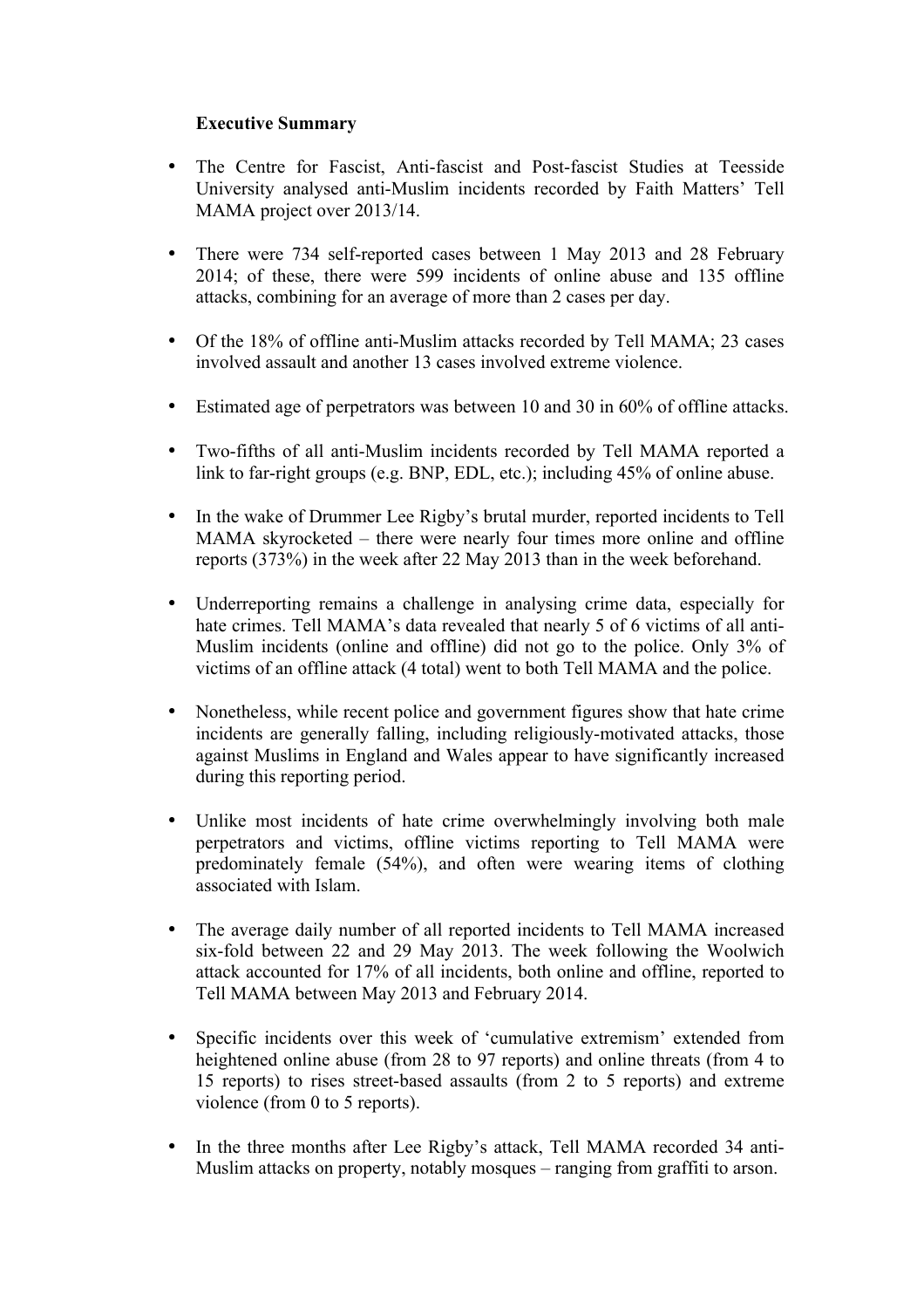## **1. Introduction**

1.1 This report was independently compiled by Teesside University's Centre for Fascist, Anti-fascist and Post-fascist Studies (CFAPS) on a paid consultancy basis. The Centre was launched in July 2013 with the remit to carry out research and consultancy on manifestations of the radical right and its violent opposition, historically as well as contemporary. As such, the Centre's remit extends to analysis of hate crimes and expressions of racial/religious prejudice, including anti-Semitic and anti-Muslim incidents. With respect to the latter, accompanying the launch of CFAPS was the release of the first in a series of studies dedicated to examining data collected by the Tell MAMA (Measuring Anti-Muslim Attacks) project.

1.2 CFAPS's June 2013 report was entitled "Anti-Muslim Hate Crime and the Far-Right". It identified some working practices by Tell MAMA, examined 584 selfreported anti-Muslim incidents in the UK to the end of April 2013, and addressed key themes arising from the quantitative dataset. The wider context of anti-Muslim hate crime in the UK was provided, as was an introductory overview of Tell MAMA's working methods. More specifically, also treated were discernable trends arising from Tell MAMA's dataset: the high incidence of far-right participation in anti-Muslim incidents (56%); the frequently gendered nature of self-reported incidents (80% of offline victims were females wearing visibly-Muslim clothing, and 78% of alleged perpetrators offline were male); as well as the strong proportion of online abuse reported to Tell MAMA (74% of all incidents).<sup>1</sup>

1.3 This interim report builds upon CFAPS's previous analysis in two ways. First, it deepens the review of Tell MAMA's working practices, highlighting improvements in data collection and monitoring. <sup>2</sup> Secondly, in turn, this data covers, and indeed reinforces, the often-reported spike in anti-Muslim incidents following the appalling murder of Drummer Lee Rigby by Islamist terrorists in Woolwich on 22 May 2013. In approaching this case study of what has been identified as 'cumulative extremism' – whereby one expression of extremism is instrumentalised and used as justification by another, opposed one – recent academic and third sector studies of this phenomenon are consulted herein, in addition to several important studies on the wider context of Muslims in Britain.<sup>3</sup>

 <sup>1</sup> See Nigel Copsey, Janet Dack, Mark Littler and Matthew Feldman, "Anti-Muslim Hate Crime and the Far-Right", p.27; online at: www.tees.ac.uk/docs/DocRepo/Research/Copsey\_report3.pdf (all websites last accessed 24 June 2014).<br><sup>2</sup> For a brief overview of these materials, see Fiyaz Mughal, "Trends in anti-Muslim hatred", online at:

www.conservativehome.com/platform/2014/06/fiyaz-mughal-trends-in-anti-muslim-hatred.html. 3 For a periodic overviews from the last 20 years see, for example, Philip Lewis, *Islamic Britain:* 

*Religion, Politics and Identity among British Muslims* (I.B. Tauris, London: 1994); Danièle Joly, *Britannia's Crescent: Making a Places for Muslims in British Society*, ch. I (Ashgate, Aldershot: 1995); S. Sayyid, "Muslims in Britain: Socio-Economic Position", in Mohammad Siddique Seddon, Dilwar Hussain and Nadeem Malik, *British Muslims: Loyalty and Belonging* (The Islamic Foundation, Markfield: 2003); Ceri Peach, "Muslims in the UK", and Muhammad Anwar, "Muslims in Britain: Issues, Policy and Practice", in Tahir Abbas, *Muslim Britain: Communities Under Pressure* (Zed Books, London: 2005); Nasar Meer, "Negotiating faith and politics: the emergence of Muslim consciousness in Britain", in Waqar U. Ahmad and Ziauddin Sardar, *Muslims in Britain: Making Social and Political Space* (Routlege, London: 2012); and most recently, Eren Tatari and Renat Shaykhutdinov, "Muslim and Minority Politics in Britain", in the *Journal of Muslim Minority Affairs* 34/1 (2014).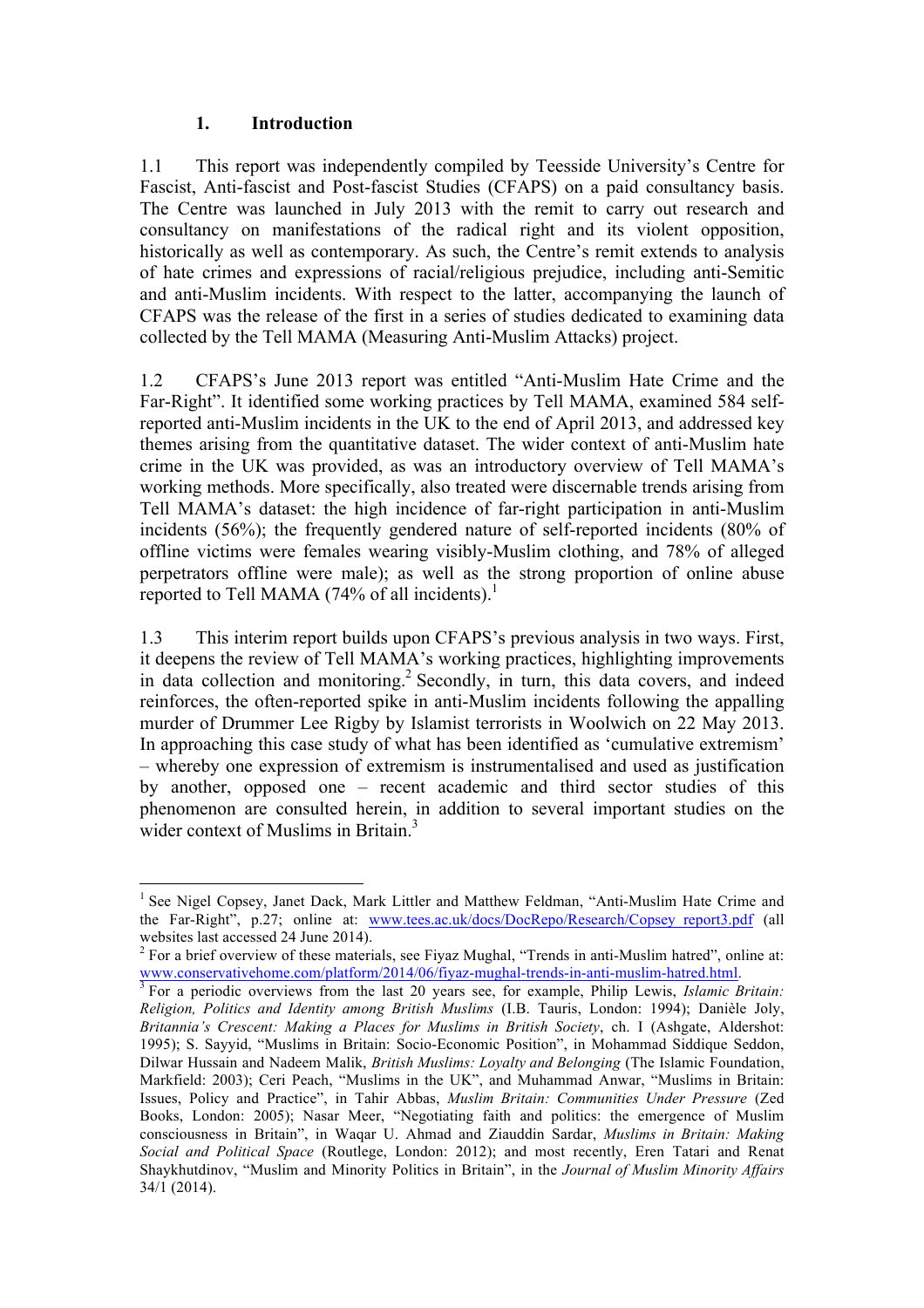1.4 Accordingly, the present report examines the period immediately following the close of the previous reporting period; namely, that between 1 May 2013 and 28 February 2014. During these ten-months, 734 anti-Muslim incidents were recorded by caseworkers with Tell MAMA. In the following analysis, this figure will be broken down graphically and surveyed, while a final section examines the role of 'cumulative extremism' in the context of week following Drummer Rigby's murder. Beforehand, however, initial accounting of improvements to Tell MAMA's data collection precedes these two sections, as does a section discussing governmental and police reporting on hate crimes in 2013/14.

- 1.5 The aims of the present report are as follows:
	- Provide a survey of Tell MAMA's methodology and data collection;
	- Analysis of 10-month Tell MAMA dataset in light of official statistics on anti-Muslim attacks in 2013/14;
	- Examine spike in anti-Muslim incidents in the wake of Drummer Rigby brutal murder through the lens of 'cumulative extremism'.

## **2. Tell MAMA: Methodology and Data Collection**

2.1 Tell MAMA was established in February 2012 via the interfaith charity, Faith Matters, directed by Fiyaz Mughal OBE. It acts as a victim support and advocacy service, in addition to recording anti-Muslim incidents through the self-reporting of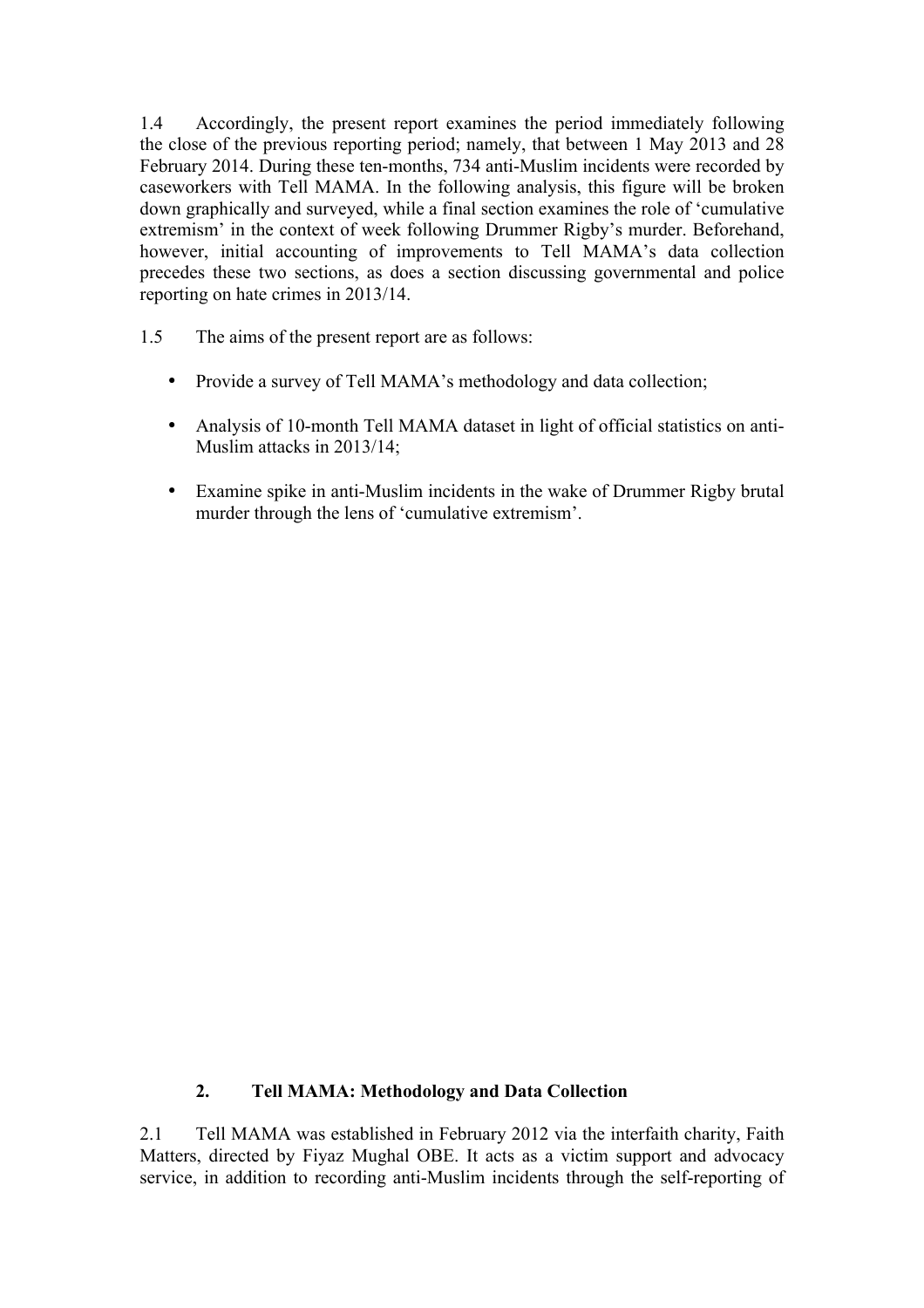victims. Reported anti-Muslim incidents are made through a variety of online mechanisms (ranging from social media to the website www.tellmamauk.org) as well as by Freephone (0800 456 1226).

2.2 Anti-Muslim incidents are then verified by a central team of trained caseworkers based in London, who are thus described on Tell MAMA's homepage:

Our caseworkers will be able to assist you in a number of ways, including (i) providing a "listening ear", (ii) signposting, (iii) casework and referrals to mainstream partners like Victim Support or Neighbourhood Watch and (iv) working with you to collect evidence that can be used by the police in possible prosecutions. We also have a range of solicitors that provide pro-bono advice that you may be able to access through the project if you have suffered an anti-Muslim incident.

As is further emphasised in Appendix A, a number of improvements have been undertaken by Tell MAMA in the past year in order to enhance the robustness of their data. These improvements drew upon recommendations from stakeholders in the Department of Communities and Local Government (DCLG) and the Community Security Trust (CST), whose three decades of experience in recording anti-Semitic incidents for Britain's Jewish community has continued to provide a model for Tell MAMA staff.<sup>4</sup> Given the inherent limitations on self-reporting data – where the victim's perception of events is the key driver in the collation of incidents – substantial attention was paid to improving collection methods and data coding.

2.3 Once reports have been logged by caseworkers and independently verified as an anti-Muslim incident by a senior member of Tell MAMA staff, coding is then undertaken by Tell MAMA recording software in order to facilitate data categorisation. Here, enhanced criteria for data collection extend to clearly differentiating – on standardised reporting forms used by all Tell MAMA caseworkers – between a witness and an alleged victim, with the latter defined as a 'man, woman or young person who is the person targeted for anti-Muslim hate.' This step helped in filtering out negative statements about Islam (which are not hate crimes, but forms of protected expression) while retaining specifically targeted anti-Muslim incidents. Additional improvements in data coding include the removal of all 'scraped' data (that is, non-self-reported) from newspapers, online sources and other third parties; the flagging of repeat reporting to minimise double counting; as well as the subcoding of attacks (such as that for online abuse, now including 'drop-down' boxes for types of anti-Muslim literature; or for threats against Muslims divided into lifethreatening and non-life-threatening).

2.4 Withstanding the necessary caveats of self-reported data<sup>5</sup> – now minimised as

<sup>&</sup>lt;sup>4</sup> The CST's "Antisemitic Incidents Report 2013" showed an 18% decline in verified reports; online at: www.thecst.org.uk/docs/Incidents%20Report%202013.pdf; see also www.jta.org/2014/02/06/news-<br>opinion/world/report-anti-semitic-incidents-fall-in-britain.

 $\frac{1}{5}$ These have been widely discussed; for readily available examples, see Delroy L. Paulhus and Simine Vazire, "The Self-Report Method", online at: www.neuron4.psych.ubc.ca/~dpaulhus/research/SDR/ downloads/CHAPTERS/2008%20Handbook%20Research%20Methods/paulhus-vazire%2007%20 chap.pdf; and Chris Barker, Nancy Pistrang, Robert Elliott, "Self-Report Methods", online at: www.wiley.com/legacy/wileychi/barker/supp/excerpt.pdf. See also Kris Christmann and Kevin Wong, "Hate crime victims and hate crime reporting: some impertinent questions", in Neil Chakraborti and Jon Garland, eds., *Hate Crime: Impact, Causes, and Responses* (Sage, London: 2009).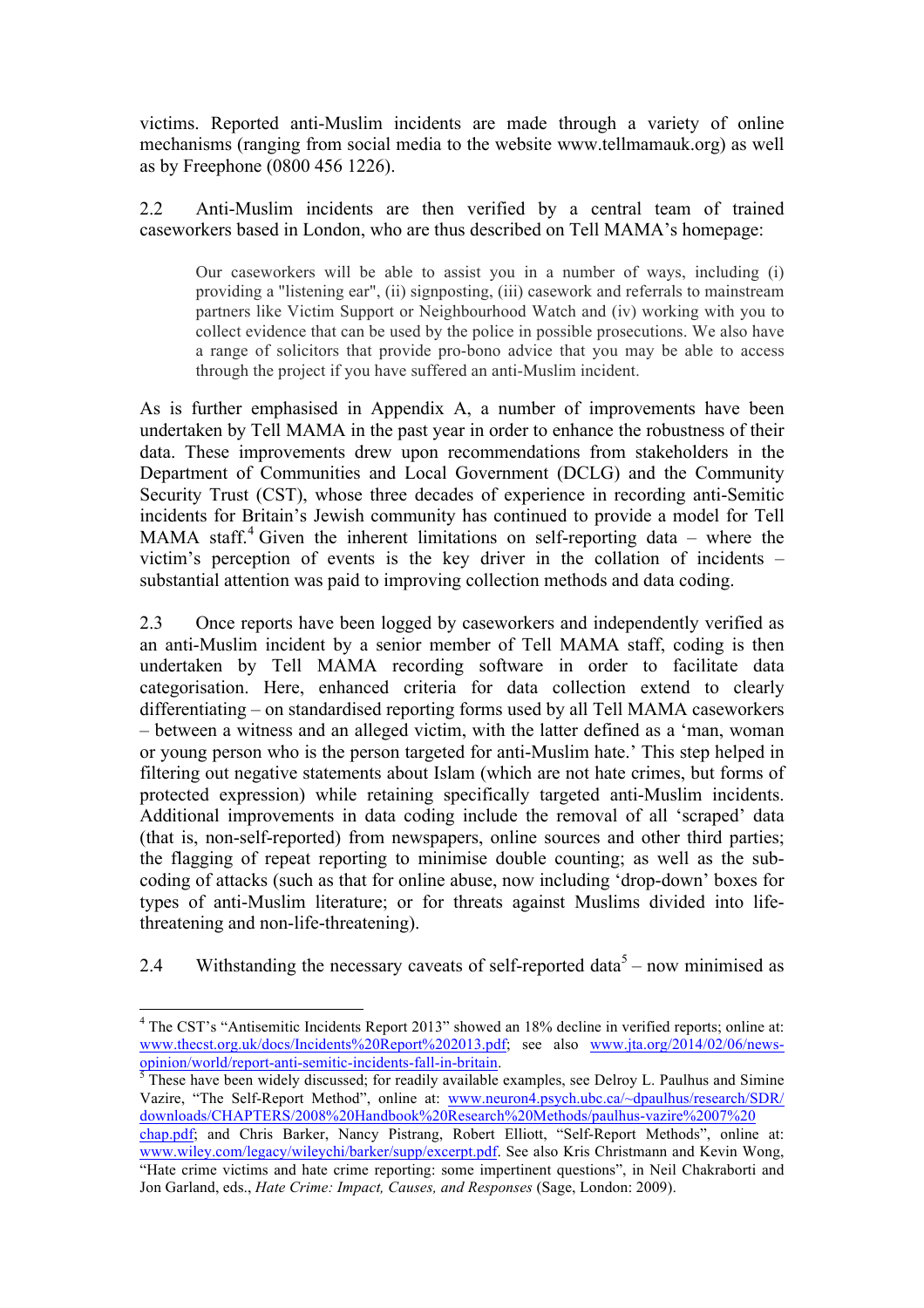far as possible by the tightening of data collection processes – the data collected by Tell MAMA is reliable. Once reports are externally verified as anti-Muslim incidents – whether a screenshot for online abuse; interviewing of a witness to an attack, or a smashed mosque attack reported by phone – Tell MAMA caseworkers then divide reported data into online and offline categories. These are then sub-divided into online 'abuse', 'anti-Muslim literature' and 'threat'; and for offline incidents, 'property damage', 'assault', 'threat', 'extreme violence' and 'anti-Muslim literature'. These categories are employed in the ensuing data analysis, alongside a clear distinction between offline 'attacks' and online 'abuse'.

2.5 While it remains the case that online abuse does not pose the imminent threat that may be encountered in personal, street-based attacks – it has often been observed that victims can simply switch off the computer to avoid harassment – this should not delegitimise reports of online abuse. Online threats against person, family or property can be very frightening and negatively impact upon an individual's well-being. This can extend to the posting of personal information (address, phone number, even details of loved ones), or threats to graduate from online harassment to offline stalking. Incitement to racial or religious hatred or violence is illegal in Britain – whether offline or online – and has been defined by the Association of Chief Police Officers (ACPO) as 'any crime or incident where the perpetrator's prejudice against an identifiable group of people is a factor in determining who is victimised'. This was recently commended as a 'broad and inclusive definition' that removes 'the discretionary element from the police in determining what is and what is not a racist incident'.<sup>6</sup> In fine, the victim's perception is fundamental in identifying hate crimes.

2.6 Hate crime, including online abuse or incitement, has recently been prioritised by a governmental hate crime action plan entitled "Challenge It, Report It, Stop It".<sup>7</sup> In particular, this May 2014 report highlighted the rise of online hate crime – clearly driven in part by increasing internet use across  $21<sup>st</sup>$  century Britain – and pledged to work with Internet Service Providers and hosts in order to remove 'material that is illegal or where it breaches their wider terms and conditions for acceptable use.' Also notable are 2014 prosecution guidelines set out by the Crown Prosecution Service (CPS), which specifically covers social media. Alongside 'Disability hate crime' and 'Extremism and hate crime', a key focus announced by this action plan is taking 'Anti-Muslim hate':

Findings from the combined Crime Survey for England and Wales in 2011/12 and 2012/13 estimated that there are on average around 70,000 religious hate crimes each year. Analysis of religiously motivated hate crime and racially motivated hate crime by religion shows that Muslim adults were more likely to be a victim of both these crimes than other adults. Our work to tackle anti-Muslim hatred is now more important than ever before, and we remain committed to working with communities

<sup>&</sup>lt;sup>6</sup> Cited in Nathan Hall, *Hate Crime*, 2<sup>nd</sup> edition (Routledge, London: 2013), pp.5-6. See also Tarlach McGonagle, "The Council of Europe against online hate speech: Conundrums and Challenges", Nov. 2013 expert paper for the Council of Europe, online at: www.hub.coe.int/c/document library/ get file?uuid=62fab806-724e-435a-b7a5-153ce2b57c18&groupId=10227; The authors are grateful to Dr Archie Henderson for his assistance with this information.

<sup>77</sup> HM Government, "Challenge It, Report It, Stop It: Delivering the Government's Hate Crime Action Plan", May 2014, online at: www.gov.uk/government/uploads/system/uploads/attachment\_data/file/ 307624/HateCrimeActionPlanProgressReport.pdf.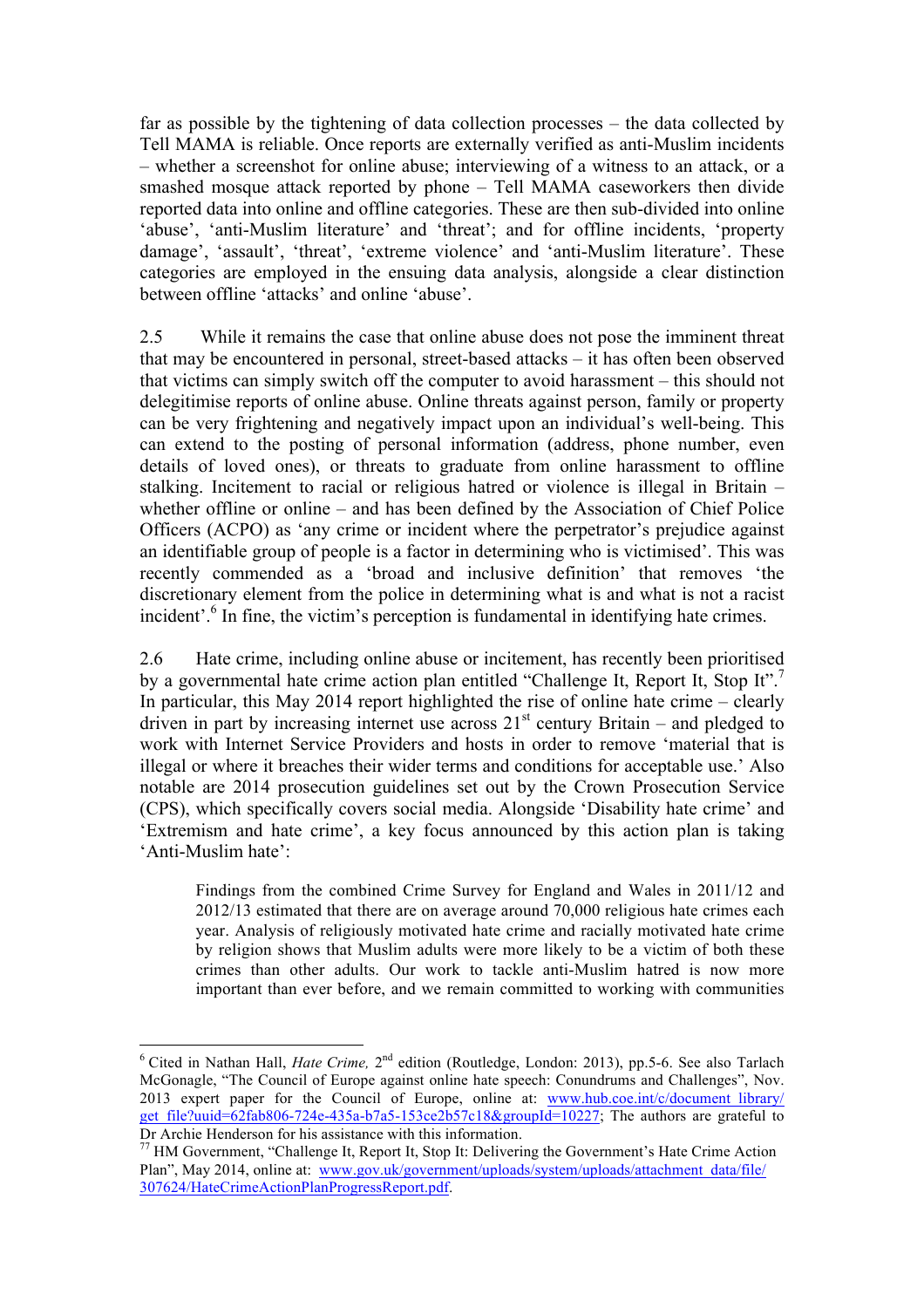to ensure these issues are tackled effectively.<sup>8</sup>

2.7 Anti-Muslim prejudice was first introduced as the concept "Islamophobia" by the UK's Runnymede Trust in 1997, referring to 'unfair discrimination against Muslim individuals and communities, and exclusion of Muslims from mainstream political and social affairs'.<sup>9</sup> A follow-up report in 2004 'concluded that Islamophobia was a pervasive feature of British society and characterized media reporting on Muslims and Islam as biased and unfair.<sup>10</sup> Yet this definition has been criticized for 'essentialising Muslims' and 'subjecting Islam to processes of reductionism'. <sup>11</sup> Correspondingly, many commentators today prefer the term 'anti-Muslim prejudice' to denote a kind of 'cultural racism and racialization'.<sup>12</sup> This is because anti-Muslim sentiment is typically not a "phobic" expression of fear so much as hostility or hatred; and secondly, to be considered a hate crime these views need to expressed toward, or about, specific Muslim individuals rather than about the Islam. For these reasons, Tell MAMA understands anti-Muslim prejudice through the serviceable shorthand of 'hatred or outward hostility towards Muslims' as perceived by a victim. <sup>13</sup> Tell MAMA unpack a further four characteristics, made available via both hyperlink and 'app' on their homepage:

- Associating Muslims *collectively* to terrorism, extremism, terrorist attacks and murder.

- Promoting rhetoric that states that social, political, economic and spiritual rights for Muslims should be less than members of other faith communities. This also includes stating that Muslims should be *collectively punished* by a reduction of their civil rights and liberties, as though they bear the burden due the actions of a handful of individuals from Muslim communities.

- Associating Muslims to terms that portray them as being *dangerous, untruthful*, *deceitful, devious* and *untrustworthy*, through to the association with organisms that cause death, decay and disease.

- Linking Muslims with the *take-over* of the United Kingdom or a *global take-over* and to the '*infiltration*' of institutions with a view to meeting these 'hidden' objectives.

 <sup>8</sup> "Challenge It, Report It, Stop It", p.9.

<sup>9</sup> See Derek McGhee, *The End of Multiculturalism? Terrorism, Integration and Human Rights* (Open University Press, Maidenhead: 2009), pp.32-33.<br><sup>10</sup> See John L. Esposito, "Introduction", in *Islamophobia: The Challenge of Pluralism in the 21<sup><i>st*</sup></sub>

*Century,* eds. John L. Esposito and Ibrahim Kalin, (Oxford University Press, Oxford: 2011), xii-xiii. <sup>11</sup> Chris Allen, *Islamophobia* (Ashgate, Farnham: 2010), p.194. Allen's expansive definition of Islamophobia is presented on p.190. See also Fred Halliday, "Islamophobia reconsidered', in *Ethnic* 

<sup>&</sup>lt;sup>12</sup> See Nasar Meed and Tariq Madood, "Refutations of racism in the 'Muslim question'", in *Anti-Muslim Prejudice: Past and Present* ed. Maleiha Malik (Routledge, London: 2010), pp.135.

<sup>&</sup>lt;sup>13</sup> Tell MAMA, "Working definition of anti-Muslim prejudice"; online at: www.tellmamauk.org/wpcontent/uploads/2013/press/antimuslimhatred.pdf. The key term 'hostility' remains debated, and has been the subject of an important recent article by Mark Austin Walters on the 'penalty enhancements' for hate crime; see his "Conceptualizing 'Hostility' for Hate Crime Law: Minding the Minutiae when Interpreting Section 28 (a)(1) of the Crime and Disorder Act 1988", in the *Oxford Journal of Legal Studies* 34/1 (2014), 51. See also the recent roundtable discussion by Sindre Bangstad, Oddbjørn Leirvik and John R. Bowen, '"Anthropologists are talking': About Islam, Muslims an the law in Contemporary Europe', in *Ethnos: Journal of Anthropology* 79/1 (2014).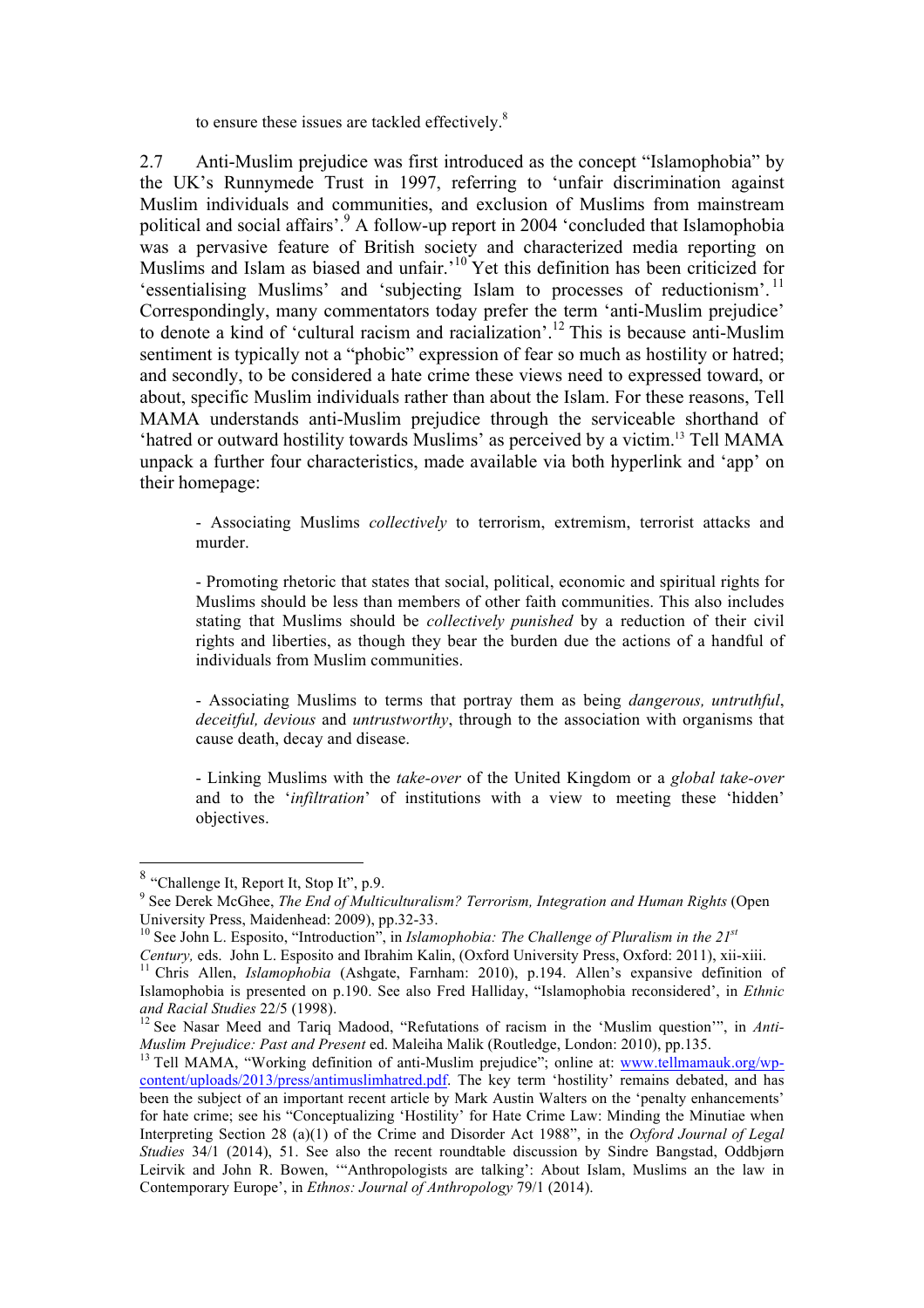This understanding will be applied across ensuing three sections, covering both official figures and qualitative analysis Tell MAMA's data collection.

## **3. Hate Crimes: National Trends and Police Data**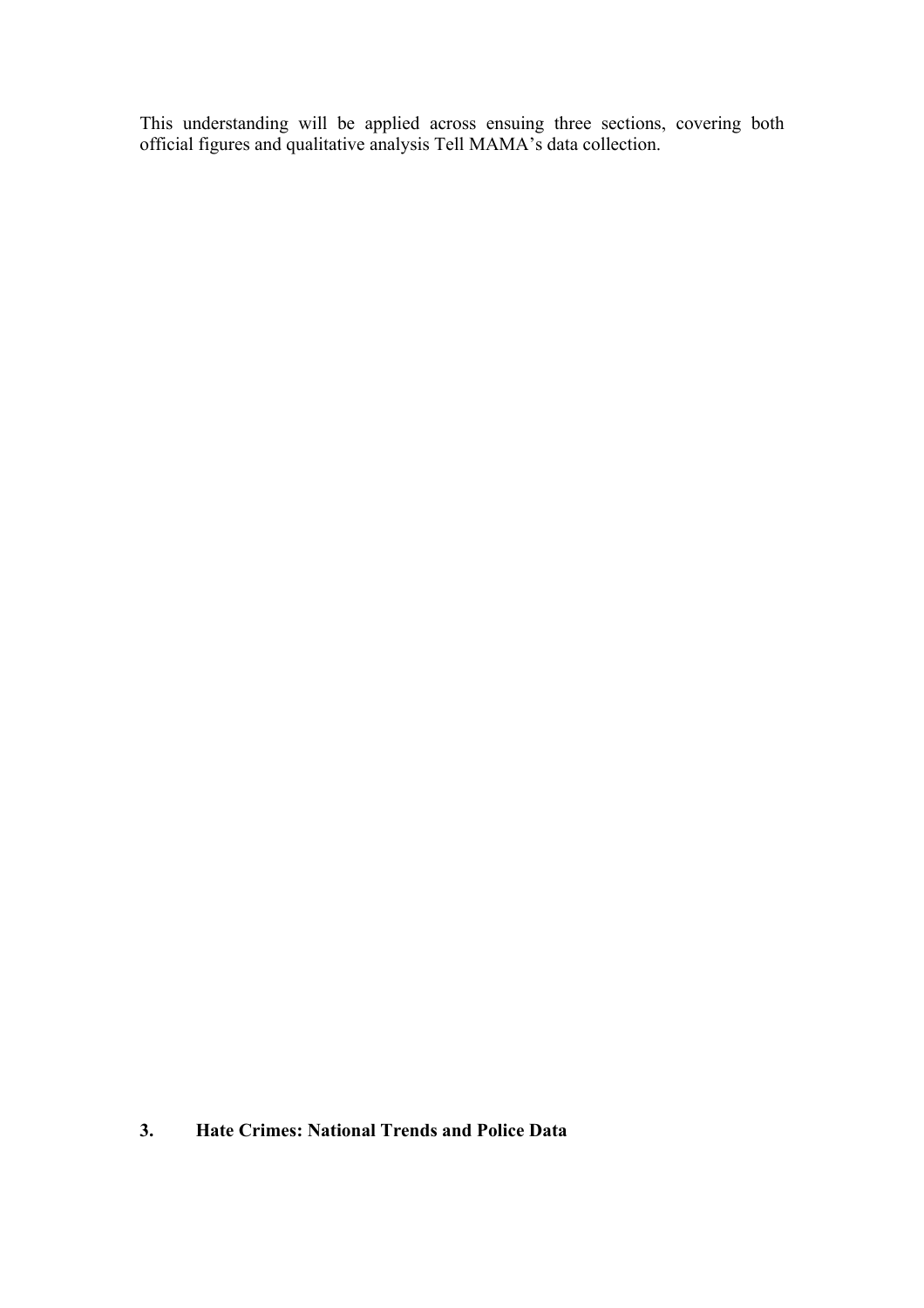3.1 According to government figures, broadly speaking, national hate crime is falling – despite an estimated 278,000 incidents in 2012/3 (see Appendix B for an overview of 2012/13 hate crime figures). For example, in November 2013 the Ministry of Justice highlighted that reported racist incidents in England and Wales from 2011/12 are down on the previous year by 7.6% (to 47,678), and 18.4% lower than 2007/8. Likewise, the police recorded 30,234 'racially or religiously aggravated offences' in England and Wales for the year commencing 1 April 2012, representing a 20.5% fall from 2008/9, and 2.1% down on 2011/12. <sup>14</sup> Also during 2012/13, 12,306 cases were refereed to the CPS for prosecution over the same year, with 8,891 charged (a 16.7% and 1.2% decline on the previous year, respectively).<sup>15</sup>

3.2 A final set of metrics underscores this general trend in England and Wales; namely, when the various strands of hate crime are disaggregated into five categories: race, religion, sexual orientation, disability and transgender. Here too, racial hate crime dropped 0.4% to 35,885 offences in 2012/13, as did religious hate crime, down 3% to 1,573 offences.<sup>16</sup> For England and Wales overall, hate crime victims comprised 0.1% of the adult population, while hate crimes accounted for 1% of all recorded crime in 2012/13 – of which an estimated 70,000 incidents were religiously motivated hate crime (34,000 against persons and 36,000 household crimes').<sup>17</sup>

3.3 Yet the latter report also indicates that a 'case assessment report' was prepared for the "Anti-Muslim Hatred Working Group", finding that nearly two-thirds 'involved an element of anti-Muslim sentiment'.18 Similarly, *An Overview of Hate Crime in England and Wales* reveals that, in 2011/12 and 2012/13, 'Muslim adults were the most likely to be a victim of religiously motivated hate crime.<sup>19</sup> Sounding a more ominous note on anti-Muslim prejudice in the UK, *The Guardian* recently highlighted NatCen's British Social Attitudes survey, which featured self-report data collated over the past thirty years. It found that 30% of people in Britain described themselves as having 'some prejudice' in 2013 – albeit this figure falls significantly when the response is 'very prejudiced.<sup>20</sup> While Britain remains largely a diverse and tolerant place, *The Guardian* warned that 'growing hostility to immigrants and widespread Islamophobia are setting community relations back 20 years.<sup>21</sup>

 <sup>14</sup> Ministry of Justice, *Statistics on Race and the Criminal Justice System 2012*, Nov. 2013; online at: www.gov.uk/government/uploads/system/uploads/attachment\_data/file/269399/Race-and-cjs-2012.pdf;<br>a breakdown is given for all 43 police forces on, pp.33-36.

<sup>&</sup>lt;sup>15</sup> Crown Prosecution Service, *Hate Crimes and Crimes against Older People Report 2012-2013*, Jan. 2014; online at: www.cps.gov.uk/publications/docs/cps\_hate\_crime\_report\_2013.pdf, p.4. <sup>16</sup> Home Office, Office for National Statistics and the Ministry of Justice*, An Overview of Hate Crime* 

*in England and Wales*, Dec. 2013, online at: www.gov.uk/government/uploads/system/uploads/ attachment data/file/266358/hate-crime-2013.pdf, Disaggregated hate crime figures showed an increase in both disability and transgender hate crimes (from 1,757 to 1,841; and from 309 to 361, respectively), p.19.<br> $^{17}$  *Ibid.*, p.25.

<sup>&</sup>lt;sup>18</sup> The figure given by the CPS is 62%, *ibid.*, pp.12.<br><sup>19</sup> An Overview of Hate Crime in England and Wales, p.23.<br><sup>20</sup> 'To get to the findings that have made headlines today, we grouped those who describe themselves as 'a little' and 'very' prejudiced into a single category ('some prejudice')'; only 4% of people claimed to be 'very prejudiced' in 2011; see Matthew Taylor and Hugh Muir, "Racism on the Rise in Britain", *The Guardian;* online at: www.theguardian.com/uk-news/2014/may/27/-sp-racism-on-rise-in-britain.<sup>21</sup> *Ibid.*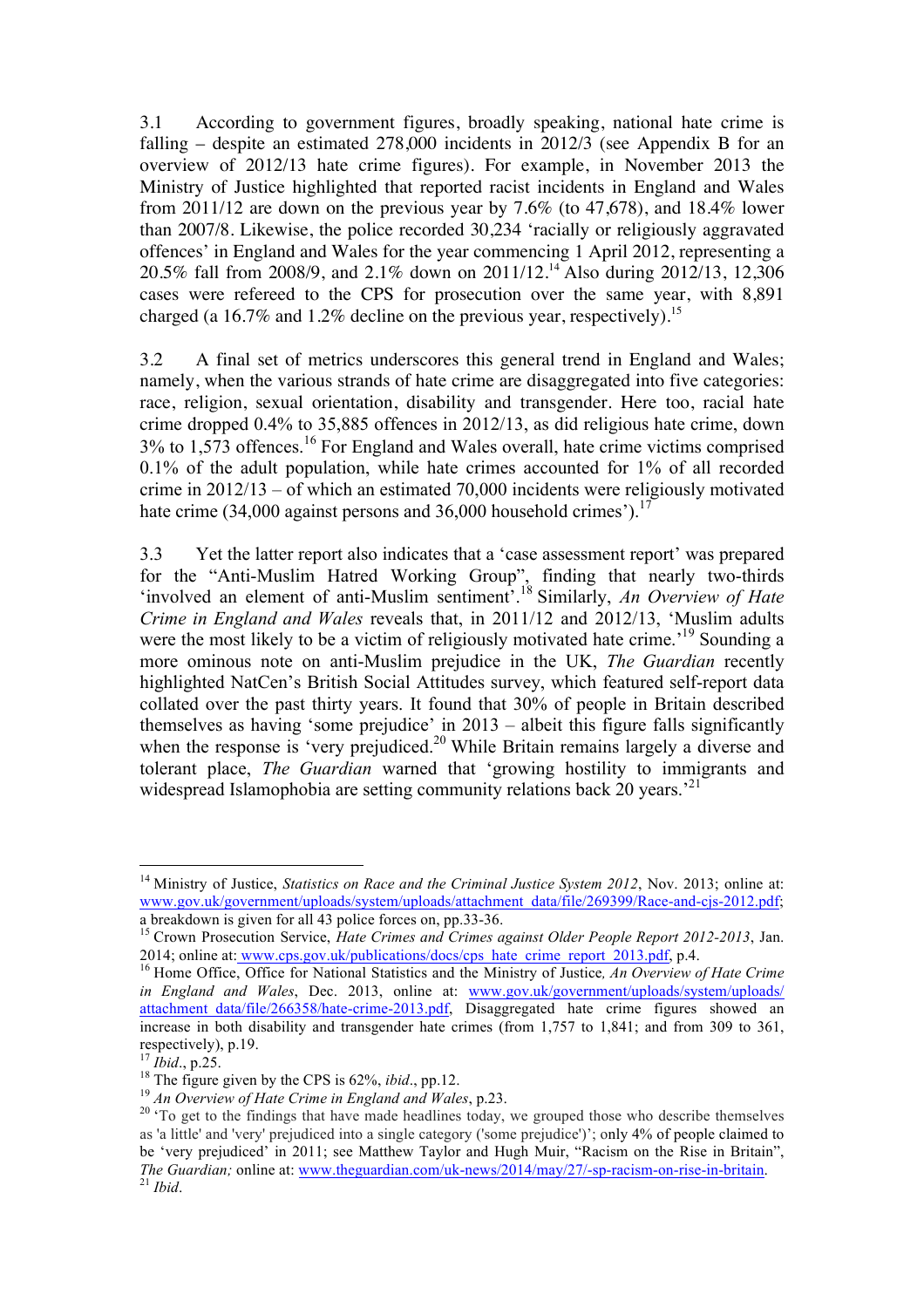3.4 Several sets of data likewise point toward recent increases in specific types of religious hate crime in recent months. The Metropolitan Police – who record about 20% of total hate crime in England and Wales over a given year – are one of two British police forces currently providing a detailed breakdown for differing types of London-based hate crime (which is, of course, not geographically representative of England and Wales). For example, the Met found an 8% increase in hate crime offences (to a total of 9,918) in the '12 months to May 14'; of these, homophobic hate crime rose 7% on the preceding twelve months (to 1,185 incidents), while anti-Semitic and anti-Muslim hate crime offences rose by 30% (to 206 and 523 respectively) across all 32 reporting boroughs. $^{22}$ 

3.5 In London, 20% of these offences (totaling 105) took place during May 2013; that is, the same month that Drummer Lee Rigby was hacked to death in Woolwich by the jihadi Islamists Michael Adebolajo and Michael Adebowale.<sup>23</sup> The horrific nature of this terrorist act – involving meat cleavers as well as a blood-stained admission of guilt to cameras following the murderous attack – was shocking and deplorable all right-thinking people. Yet for some, inductively tarring all Muslims with the brush of 'extremism' or 'terrorism' was one of the consequences of 22 May 2013.

3.6 Such anti-Muslim prejudice surely drove the 'sharp rise' in anti-Muslim hate crime incidents registered in the following weeks. In fact, these cases were already reflected in Home Office figures by the end of 2013. Amongst others, for instance, *The Independent* highlighted a 'large number of forces across the country reported a particular surge in the number of anti-Muslim hate crimes', while the 'Association of Chief Police Officers (ACPO) has previously said over five days after Fusilier Rigby was murdered 71 anti-Muslim incidents were reported to its national community tension team.<sup>224</sup> According to Newham Borough Commander DCS Simon Letchford, an eight-fold increase in anti-Muslim hate crime took 'place in London, up from the usual rate of a single daily incident [.... although] the number may be more widespread than figures suggest as a result of under-reporting.<sup>25</sup> While the 'cumulative extremism' surrounding the murder of Lee Rigby will be discussed in the final section, and the continued problem of under-reporting touched upon presently, it bears noting that this 'surge' in anti-Muslim hate crime was evident across London – but also beyond it.<sup>26</sup>

3.7 Thus Greater Manchester Police, which also disaggregates hate crime data into five strands, found a 23% increase in hate crimes between the months of April and May 2013 (to 408), and another 5% increase between May and June 2013 (to 431) for all hate crimes and incidents. The figure remained much higher than the average of 359 attacks across all strands until September 2013. This mid-year spike applied both

<sup>&</sup>lt;sup>22</sup> Metropolitan Police, *Crime Figures*; online at: www.met.police.uk/crimefigures/#.<br><sup>23</sup> *Ibid*; Metropolitan figures for May 2014 found a 53% decrease in attacks when compared with the spike in May 2013.

<sup>&</sup>lt;sup>24</sup> Tomas Jivanda, "Islamophobia: Surge revealed in anti-Muslim hate crimes", *The Independent*, 27 Dec. 2013; online at: www.independent.co.uk/news/uk/crime/islamophobia-surge-revealed-inantimuslim-hate-crimes-9026873.html.<br><sup>25</sup> Tariq Tahir, "Sharp rise in attacks on Muslims in the wake of Lee Rigby murder, senior police

officer says", *Metro*, 10 June 2013; online at: www.metro.co.uk/2013/06/10/sharp-rise-in-attacks-onmuslims-in-the-wake-of-lee-rigby-murder-senior-police-officer-says-3835209/.<br><sup>26</sup> See Appendix C; the authors are grateful to Leah Owen for her assistance with this information.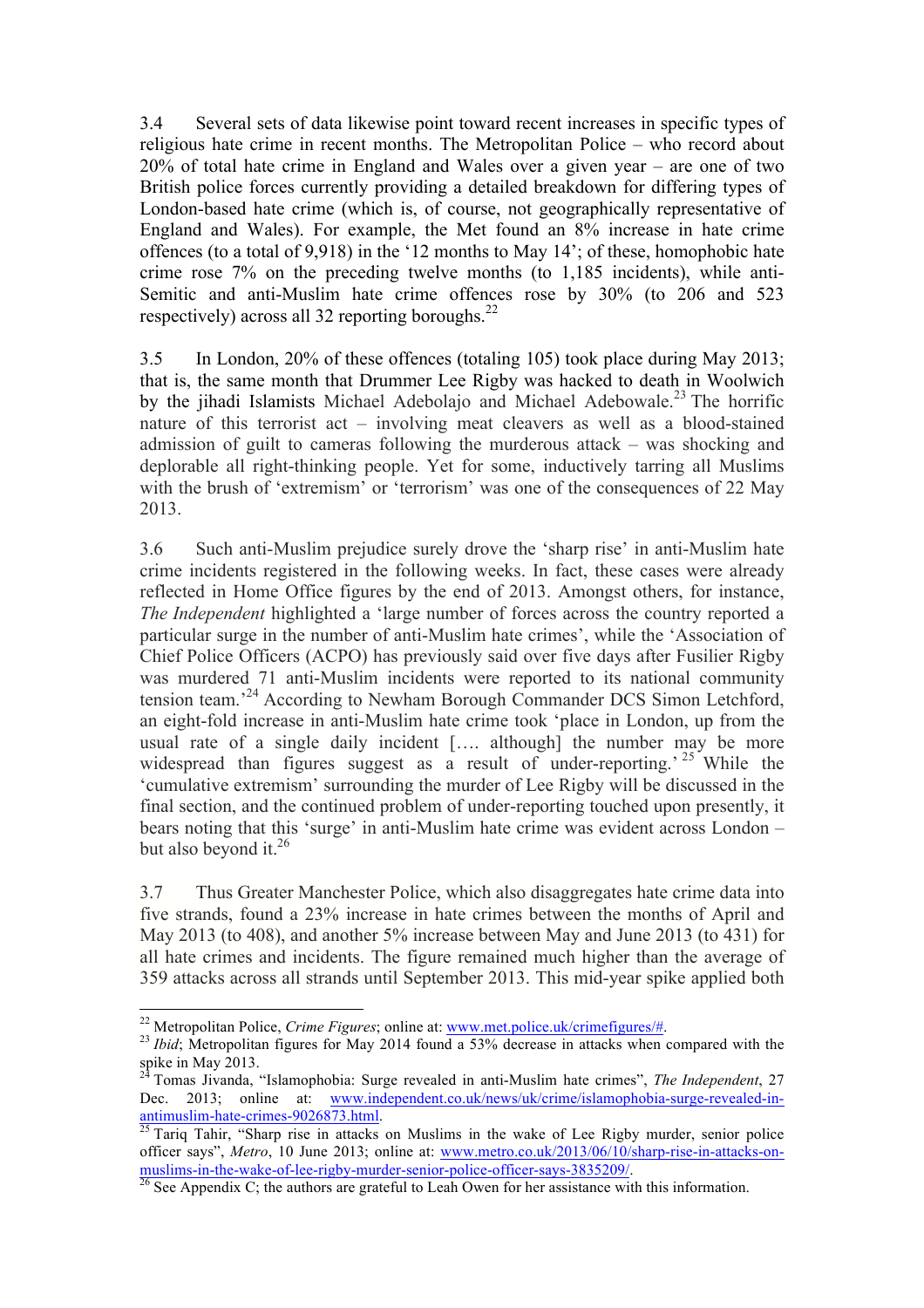to race hate offences (which are sometimes conflated with religious attacks in respect of Jewish, Muslim and BAME groups) – witnessing 23% and 8% rises monthly in May and June 2013 for 336 and 366 attacks, respectively – and to religious hate, which increased from 31 recorded cases in April to 47 in May and 34 in June, before returning to the monthly average of 25 religious hate offences in July 2013.<sup>27</sup> The West Midlands, recorded a hate crime rise of 12% from 2518 in 2012 to 2869 in 2013.<sup>28</sup> During this period, according to Home Office figures obtained by *The Birmingham Mail*, religious hate crime jumped 63% (to 82 offences) in the West-Midlands alone, which 'could be just the tip of the iceberg because of a general perception that the authorities are either powerless, or unwilling, to act on complaints.<sup>29</sup>

3.8 Unlike the national picture, several police forces recorded notable rises in hate crime – particularly religious hate crime – over 2013. This includes a large spike in anti-Muslim offences in the weeks following 22 May 2013, ostensibly in response to the savage murder in Woolwich that day. Incidents ranged from online abuse and racially aggravated public order offences to three bombs planted at Midlands mosques by the white supremacist Pavlo Lapshyn between 21 June and 12 July 2013; a more recent case similarly found Ian Forman guilty of 'lone-wolf" terrorist offences after targeting mosques around Merseyside in the fortnight after Drummer Rigby's murder.<sup>30</sup> According to internal data compiled by Tell MAMA, moreover there were 34 mosque attacks in the three months after 22 May (18 were reported to Tell MAMA in the preceding 13 months; see Appendix D). Offences ranged from graffiti and smashed windows at British mosques to 9 cases of arson and 7 instances of break-ins and/or violence against worshippers. This bears out the assessment by the Institute for Race Relations, derived from its revealing collation of media reports:

In the aftermath of the murder of soldier Lee Rigby in May, the harassment of Muslims continues. Several mosques and Islamic cultural centres have been targeted in attacks, some of which have been attributed to the far Right, and in the most highprofile cases buildings have been firebombed. For the time being, such attacks are in the news. Normally, they are something the mainstream media ignores.<sup>31</sup>

## **4. Tell MAMA reporting 1 May 2013 – 28 February 2014**

 <sup>27</sup>Greater Manchester Police, *Greater Manchester Police Hate Crime and Hate Incident Data 01/04/13 to 31/03/14,* Apr. 2014; online at:

www.gmp.police.uk/content/WebAttachments/BBBFE386F63D92CE80257CD60034C0AF/\$File/GM P%20Hate%20Crime%20and%20Incidents%20April%202013%20to%20March%202014.pdf. <sup>28</sup> West Midlands Police, *Equality, Diversity and Human Rights Information*, Jan. 2014; online at:

www.west-midlands.police.uk/docs/advice-centre/foi/EDHR-information-2013-04.pdf.<br><sup>29</sup> Fionnuala Bourke, "Religious hate crimes rise 60 per cent in two years", 22 Dec. 2013; online at:<br>www.birminghammail.co.uk/news/local-ne

 $\frac{30}{30}$  See for example, "Black Country mosque bomber wanted to start race war", Express & Star, 22 Oct. 2013; online at: www.expressandstar.com/news/2013/10/22/pavlo-lapshyn-ukrainian-student-in-90 day-race-hate-campaign-targeting-black-country-mosques/, and John Siddle, 'Evil Terrorist who wanted to bomb Mersey mosques plays computer game in Nazi outfit, Liverpool Echo, 1 May 2014;<br>online at www.liverpoolecho.co.uk/news/liverpool-news/ian-forman-nazi-terrorist-who-7060005.

<sup>&</sup>lt;sup>31</sup> John Burnett, "Spotlight on Racial Violence: May- June 2013", 20 Jun. 2013, *Institute for Race Relations*; online at: www.irr.org.uk/news/spotlight-on-racial-violence-may-june-2013/. See also *ibid*., "Spotlight on Racial Violence: July-December 2013", 12 Dec. 2013; online at: www.irr.org.uk/news/ spotlight-on-racial-violence-may-june-2013/, as well as weekly reports compiled by Bob Pitt at *Islamophobia Watch*; online at: www.islamophobiawatch.co.uk/category/weekly-summary/page/5/.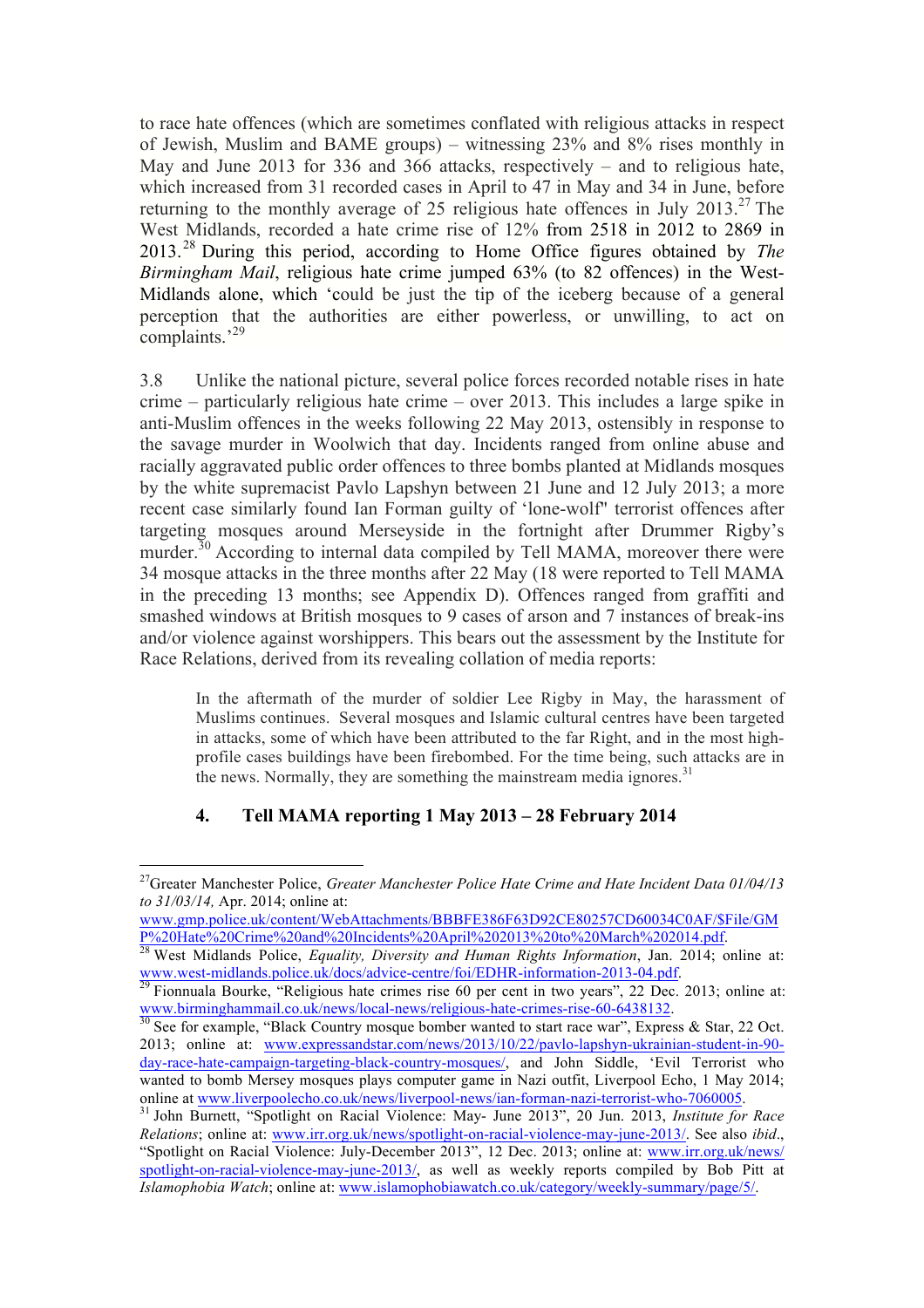4.1 Between 1 May 2013 and 28 February 2014, Tell MAMA recorded and externally verified 734 anti-Muslim incidents. This ten-month period represented a notable increase on the 584 cases analysed in CFAPS's initial study on this selfreported collection of raw data. The 2013/14 figures are broken down by month here:

|                 |     | <b>Total Online Offline</b> |    |
|-----------------|-----|-----------------------------|----|
| May '13         | 223 | 185                         | 38 |
| June '13        | 131 | 96                          | 35 |
| <b>July '13</b> | 74  | 61                          | 13 |
| Aug '13         | 58  | 46                          | 12 |
| Sep '13         | 47  | 36                          | 11 |
| Oct '13         | 36  | 31                          | 5  |
| <b>Nov '13</b>  | 41  | 30                          | 11 |
| Dec '13         | 38  | 33                          | 5  |
| Jan '14         | 58  | 54                          | 4  |
| Feb '14         | 28  | 27                          | 1  |

In contrast to findings presented in "Anti-Muslim Hate Crime and the Far-Right", the number of reported links to the far-right (e.g. the National Front, British National Party or the 'new far-right' defence leagues like the EDL or 'Infidels') fell substantially, from 56% in 2012/13 to 40% in 2013/14.<sup>32</sup> This may result from fewer 'guestimates' about perpetrator affiliation (especially offline – without hash-tags and screenshots – it can be difficult to know for sure if an attacker is a supporter or member of Britain's far-right); as noted above, changes in data collection may also have some effect – in this instance, caseworkers are now given a 'drop-down bar' to record specific far-right movements in order to remove all 'open response' questions. Again, as with all self-reported data reporting and collection caveats always apply, and results should be read in conjunction with other statistics – both self-reported and otherwise. In short, the breakdown of cases presented herein must be regarded as indicative, not conclusive.

4.2 Another complicating factor raised by CFAPS in June 2013 is that of underreporting, meaning that, with anti-Muslim incidents no less than other strands of hate crime, the 'majority of victims will suffer in silence.'<sup>33</sup> Lower reporting rates can reflect a number of considerations: victims not recording repeat occurrences; fear of victimisation; or simply 'because the victim believed that the police would not or could not do much about it'. One report on hate crime found that only 40% 'came to the attention of police'; moreover, government estimates for 2012/13 in England and Wales are that only 15% of hate incidents are officially recorded.<sup>34</sup> This lower figure is in keeping with a 2009 all-party government report, which noted that reporting

<sup>&</sup>lt;sup>32</sup> "Anti-Muslim Hate Crime and the Far-Right", p.27.<br><sup>33</sup> *Ibid.*, pp.8.<br><sup>34</sup> *An Overview of Hate Crime in England and Wales*, p.6; see also Appendix B.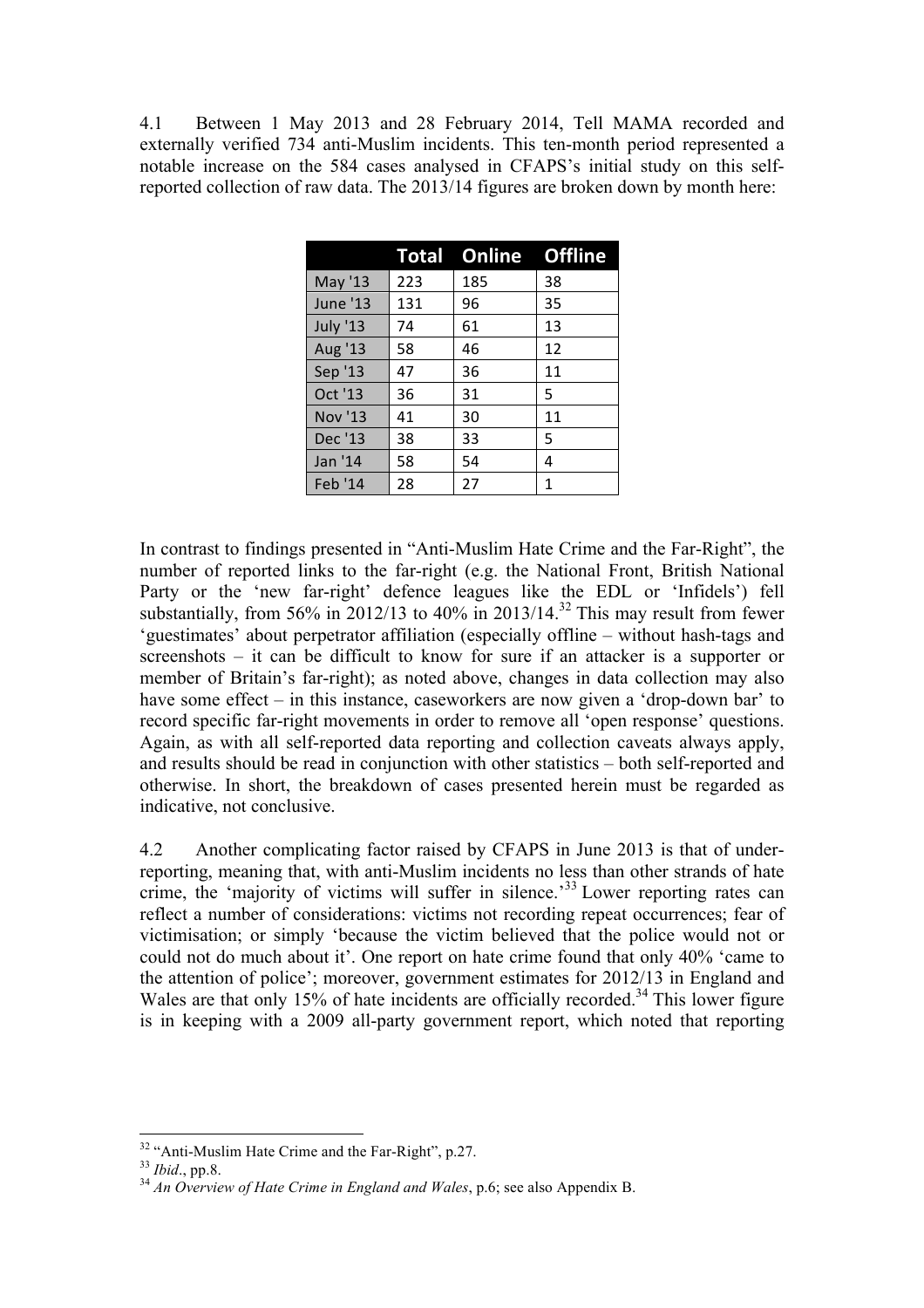rates for LGB people were 23%; and 17% for both individuals with learning disabilities and for Roma and Sinti travellers.<sup>35</sup>

4.3 The latter figure for reported hate crimes is in keeping with that identified by Tell MAMA for anti-Muslim incidents over 2013/14: only 17% of offline attacks or online abuse were reported to police in the ten-month period surveyed here (127 total). Furthermore, only 3% of offline anti-Muslim attacks were also reported to the police (4 total). While this suggests that police and even Tell MAMA figures may be the tip of a much larger iceberg, it is likely that the latter enjoys greater levels of trust amongst the Muslim community in Britain. Tell MAMA may also have benefitted from increased visibility of, detail in, and/or dissemination of information about selfreporting mechanisms for anti-Muslim incidents between 2012 and 2014. (By contrast, Britain's Jewish community has been running a self-reporting facility via the CST for 10 times longer than Tell MAMA; this longevity doubtless contributes to higher levels of trust and reporting rates amongst Jews in Britain, a population roughly one-tenth the number of Muslims in Britain). For these reasons, Tell MAMA's dataset can be approached with both methodological caution and statistical confidence: like all self-reported data, incidents disaggregated and analysed below should be regarded as representative within limits rather than definitive all themselves.

4.3 Online abuse accounted for 82% of cases, with the vast majority – extending to 577 of 599 instances – registering anti-Muslim abuse. The following chart of raw data disaggregates online incidents by, respectively, abuse (96%); the dissemination/ targeting of anti-Muslim literature (76%); and threats (19% of incidents; with multiple incidents counted twice):

 <sup>35</sup> See HM Government, *Hate Crime – The Cross-Government Action Plan,* Sept. 2009, online at: www.galyic.org.uk/docs/hatecrime.pdf, p.10.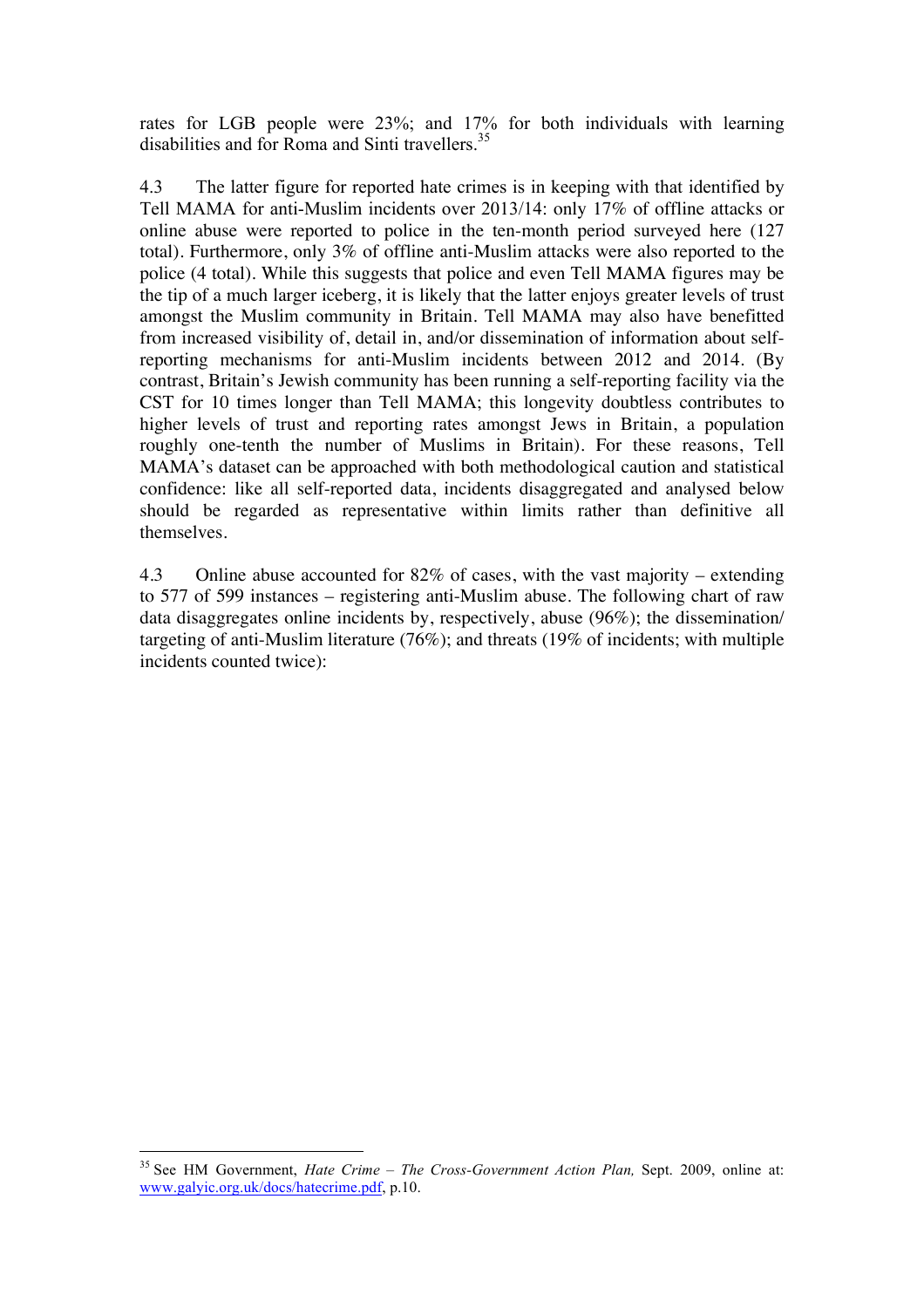

Here, nearly half of the cases (45%) identified an online link to the far-right subsequently verified by Tell MAMA caseworkers – whether through recognisable slogans (e.g. 'NFSE', or 'No F\*cking Surrender Ever' for the EDL); hyperlinks or hash-tags affiliated to far-right groups; or avatars and reproduced far-right phrases (such as the infamous '14 words' of neo-Nazism: 'We must secure the existence of our people and a future for white children'). As highlighted in CFAPS's previous report, it likely that Britain's small number of far-right activists is responsible for a disproportionate amount of online hate-incidents targeting Muslims based in Britain.

4.4 The remaining 135 offline attacks were similarly broken down after being double-checked and confirmed; in this case, by abuse (80%); anti-Muslim literature (39%); assault (17%); property damage (18%); extreme violence (10%); and threat (24%; again, with some attacks involving multiple categories of offence):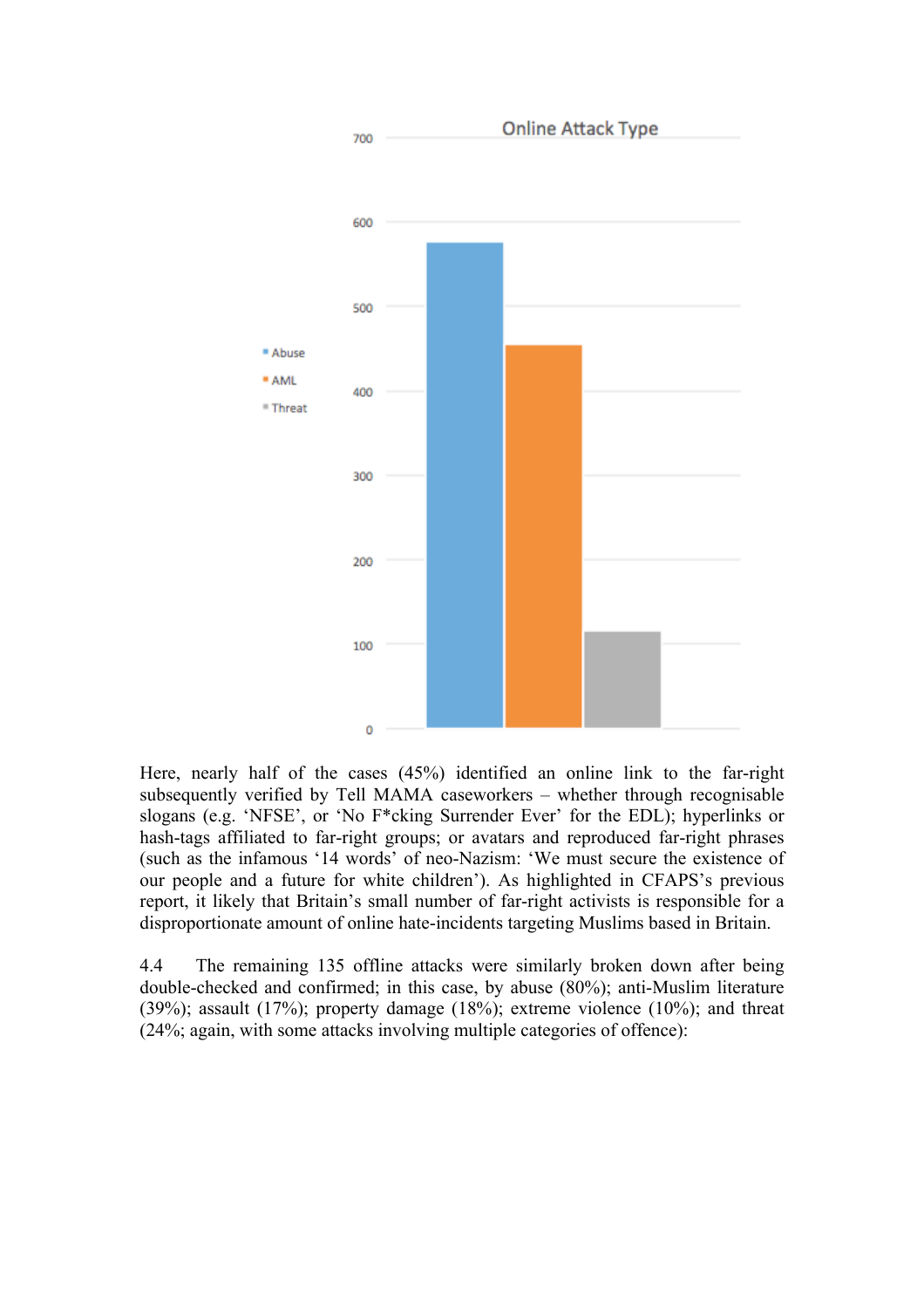

While the majority of incidents were non-violent, 23 cases of assault and 13 instances of extreme violence are striking numbers for these ten months (for example, the CST recorded 0 self-reported cases of extreme violence in 2013; and 2 in both 2011 and  $2012$ )<sup>36</sup>

4.5 Where offline information about the perpetrator was provided, the predominance of youth is notable, with 60% of self-reported incidents estimating that perpetrators were aged between 10 and 30 years; in contrast, only 24% of alleged perpetrators were over the age of 30.



Another demographic trend in the Tell MAMA dataset reveals that only 20% of putative attackers were female. These figures are broadly in keeping with CPS statistics on racial and religiously-motivated hate in 2012/13:

**Defendants** in racist and religiously motivated hate crimes are mostly men (83.4%) and White British (71.6%). 58.0% were aged 25-59 and a further 27.0% were aged between 18-24. The proportion of both 10-13 year olds and 14-17 year olds defendants continues to decline from 2.6% and 20.2% respectively in 2007/08 to 1.3% and 10.3% last year.

<sup>&</sup>lt;sup>36</sup> The CST recorded 69 violent anti-Semitic incidents in 2013, with none extending to 'extreme violence', see the "Antisemitic Incidents Report 2013", p.3.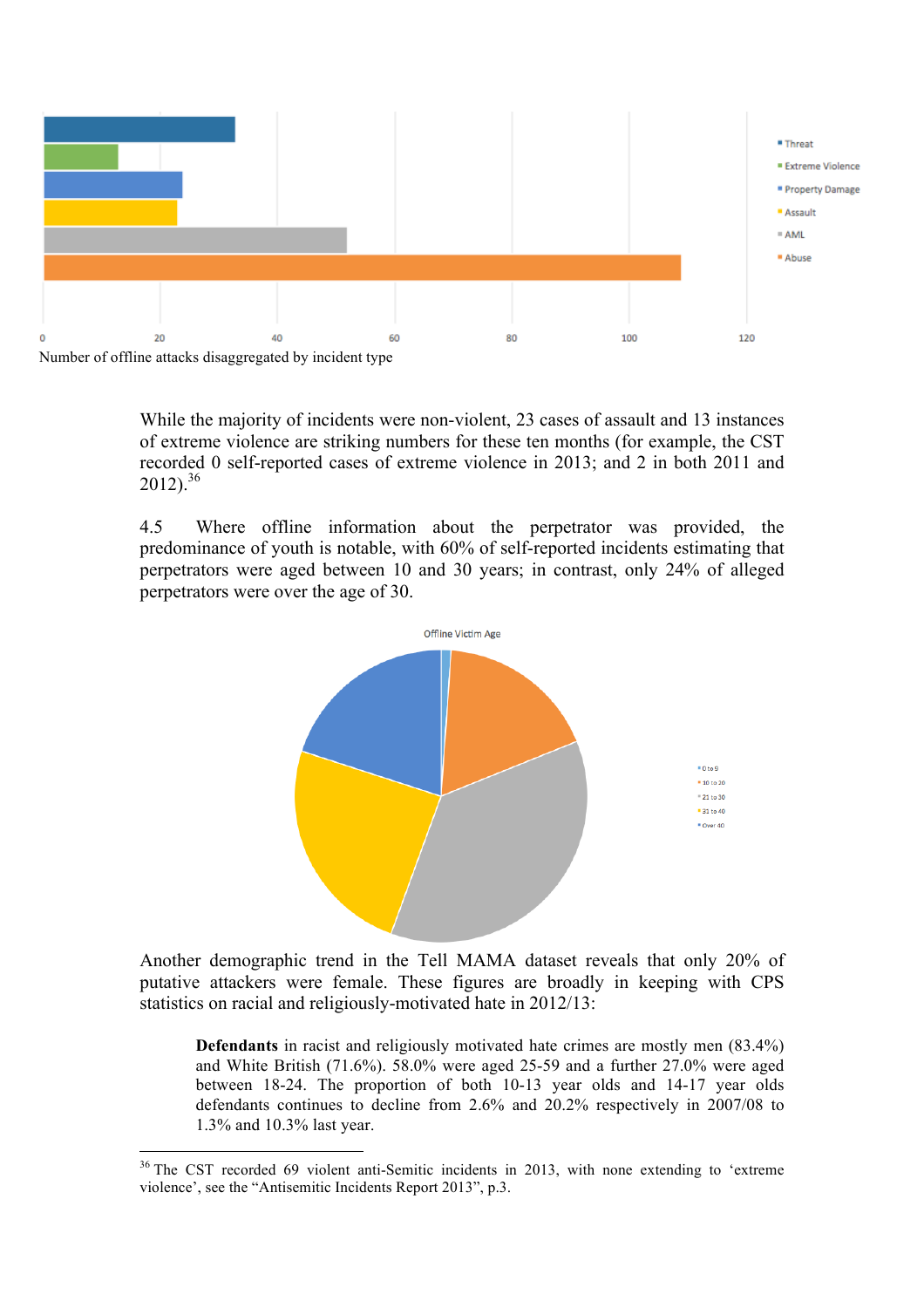**Victims** are mostly men (58.2%) and 25.5% are women. The proportion of victims for whom we have identified gender has continued to improve since 2007/08 when it stood at 44.0%, whereas last year, the figure had increased to 83.7%.

In 2012/13, 399 cases involving religiously aggravated hostility were prosecuted with a 77.2% conviction rate. $37$ 

4.6 Yet the disaggreated gender of victims flies in the face of wider hate crimes trends. Usually, as above, both perpetrators and victims of hate crime are male.<sup>38</sup> As with the initial report on Tell MAMA figures by CFAPS last year, however, where the victim's gender is recorded (and not in mixed groups; extending to 87% of offline incidents), the majority of self-report victims are female – accounting for 54% of 117 offline victims between 1 May 2013 and 28 Feburary 2014.39



Once more, caveats bear noting: this striking figure might indicate a greater willingness by female victims to report anti-Muslim attacks on the one hand; or on the other, Muslim women may be considered to be more 'visibly' Muslim (such as in wearing the hijab or an abaya.<sup>40</sup> In fact, nearly a quarter of victims (24%) described themselves as wearing 'Islamic' clothing at the time of attacks reported in this 10 month data cycle. Given the long-held consensus that most hate crimes are situational

<sup>&</sup>lt;sup>37</sup> *Hate crime and crimes against older people report 2012-2013*, pp.17-18.<br><sup>38</sup> See, for example, Barbara Perry, "Gendered Islamophobia: hate crime against Muslim Women", in *Social Identities* 20/1 (2014), p.74-75. For Jewish victims of hate crime, the CST's 2013 annual report found that women accounted for 24% of self-reported cases; that is, in 62 of the 263 incidents where the victim's gender was recorded and not part of a mixed group; see the "Antisemitic Incidents Report

<sup>2013&</sup>quot;, p.19. 39 This figure was 58% of victims in the preceding reporting period, "Anti-Muslim Hate Crime and the Far-Right", p.18.<br><sup>40</sup> For important qualitative analyses on Muslim women's experience of hate crime in Britain, see Chris

Allen, Arshad Isakjee and Özlem Ögtem Young, '"Maybe we are hated': The experience and impact of anti-Muslim hate on British Muslim women", Nov. 2013; online at www.tellmamauk.org/wpcontent/uploads/2013/11/maybewearehated.pdf.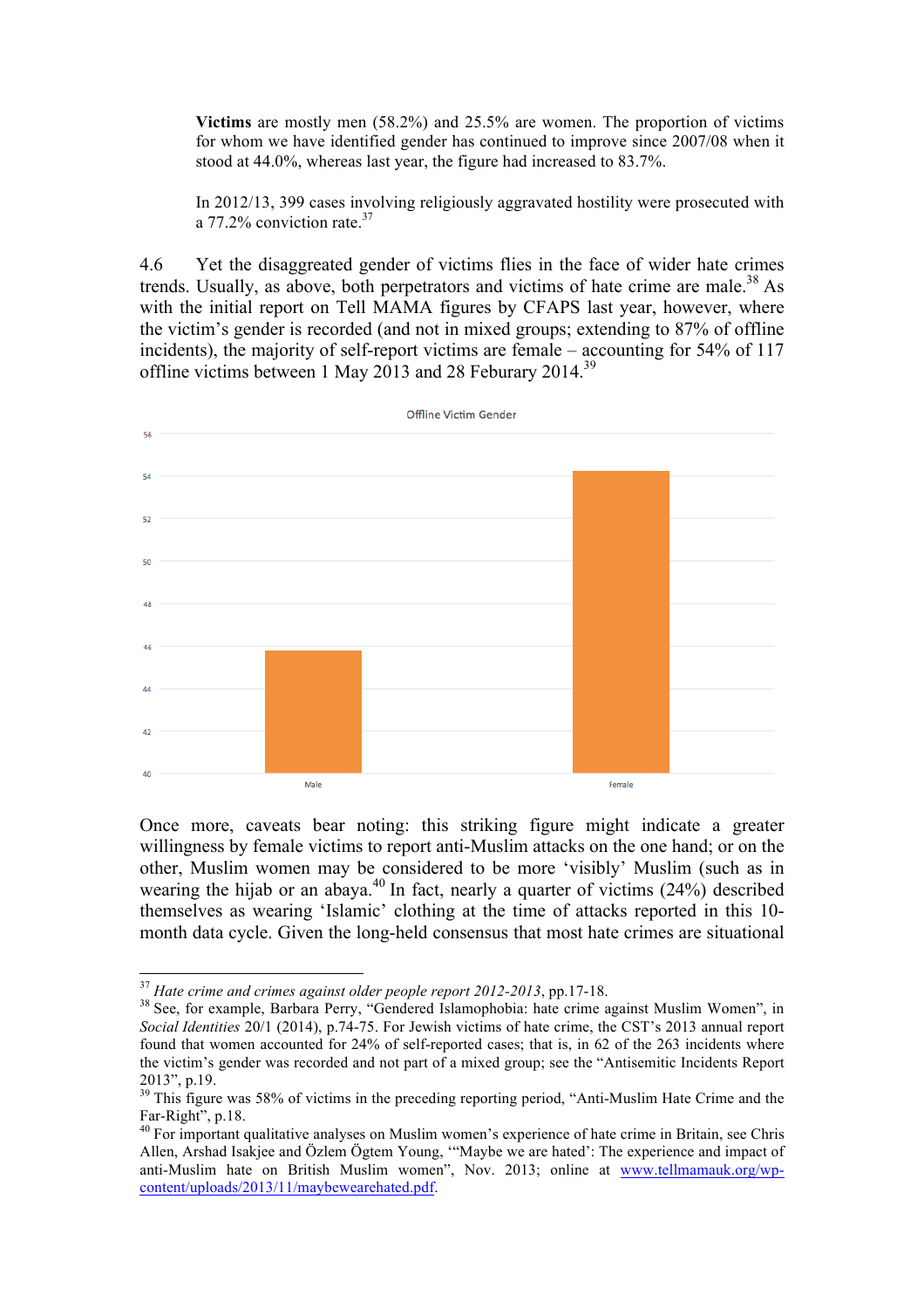– or 'opportunistic' in specific contexts – these are plausible hypotheses. Yet they do not sufficiently explain the far higher incidents of – often religiously-dressed – female victims of anti-Muslim hate crime. Conceived in conjunction with data on perpetrators cited above, Tell MAMA's data accordingly underscores that predominately young white men are most freqeuntly identified as alleged perpetrators of 'Islamophobic' hate crimes against Muslim women. This finding is both unusual and cause for some concern.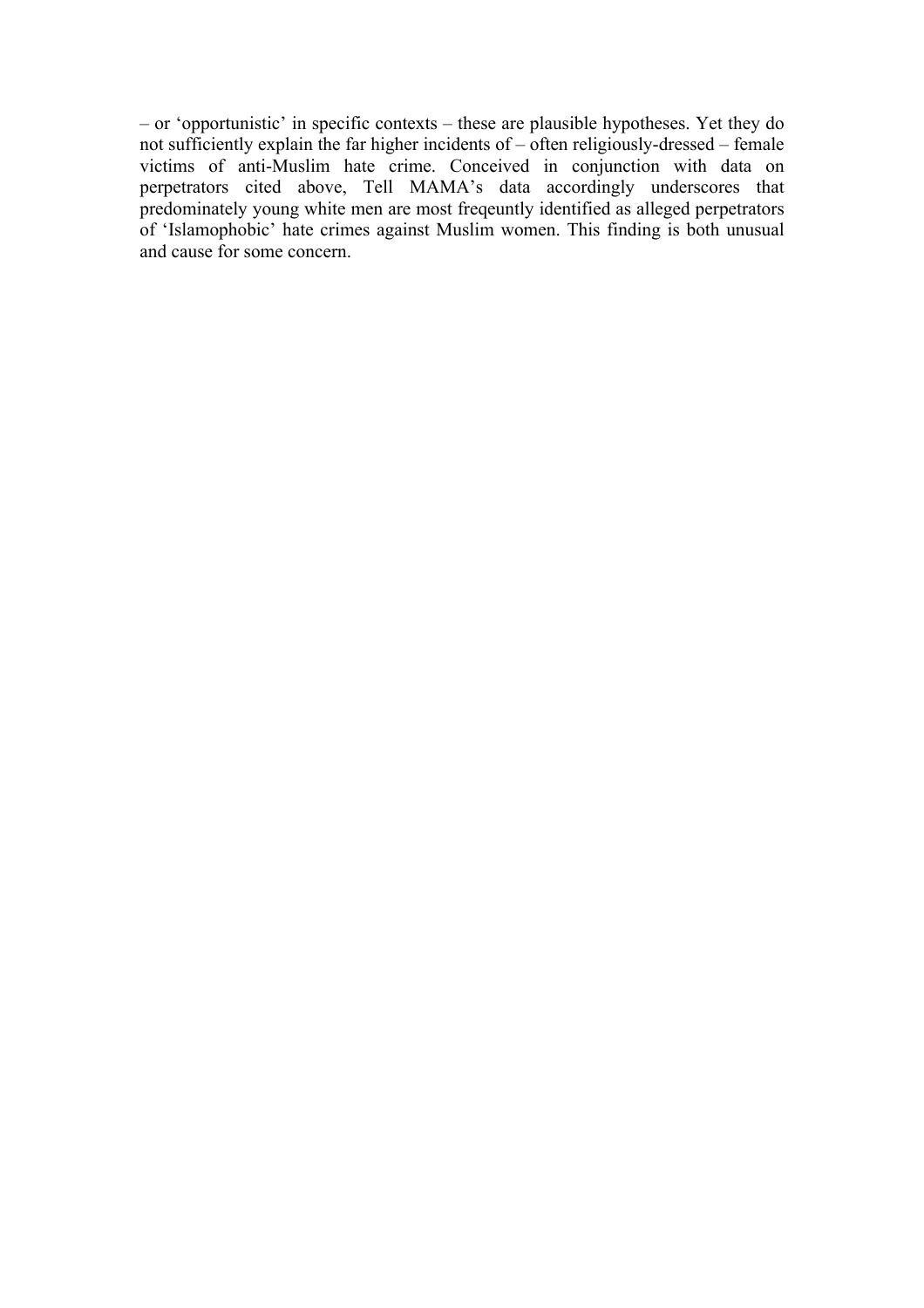## **5. 'Cumulative extremism' and the 'spike' in post-Woolwich incidents**

5.1 Most striking of all, however, was the increase in religious hate crime incidents – both online abuse and offline attacks – witnessed after Drummer Rigby's savage murder. Seemingly unrepentant Islamist attackers with literal blood on their hands; shocking images and statements caught by camera-phone; and a cowardly attack on an unsuspecting, off-duty soldier, all mark out the murder of Lee Rigby as an outrageous act of terrorism.<sup>41</sup> In turn, this may well have been the 'trigger' for surging anti-Muslim incidents after 22 May 2013 (again, official data is not typically broken down to specifically religious hate crime perpetrated against Muslims; an important consideration in the insight provided by this self-reporting dataset).

5.2 As noted in Section 3 above, incidents recorded by police in London, Greater Manchester and the West Midlands all reveal a significant spike over the ensuing weeks and months. This is in keeping with Tell MAMA's data, and may be seen to strengthen its credibility. Incidents ranged from online incitements to hatred and violence to mosque attacks – themselves ranging from graffiti to arson attacks – and, according to Tell MAMA, five instances of extreme violence. Despite claims of an 'Islamophobia industry' making claims 'not really supported by the evidence', Tell MAMA data demonstrates that an anti-Muslim backlash did indeed take place after 22 May 2013.<sup>42</sup>

5.3 A relevant concept gaining traction in policy and academic analysis is that of 'cumulative extremism' – first coined in 2006 with reference to Bradford race riots in 2001 and the aftermath of the 7/7 terrorist bombings in July 2005 – whereby 'one form of extremism can feed off and magnify other forms', or elsewhere, as 'intertwined extremes from opposing illiberal camps seek to radicalize otherwise liberal-democratic populaces'. <sup>43</sup> To date, emphasis has focused upon far-right reactions to jihadi Islamist violence – or indeed vice-versa, in the case of Islamists targeting an EDL demonstration in Dewsbury on 30 June 2013 – even if commentators on this subject have all stressed the need for further research into what has been variously dubbed ideological 'spirals of violence', 'tit-for-tat radicalisation' or 'connectivity between extremisms'.<sup>44</sup> Sporadic evidence has suggested that this was the case following terrorist several attacks, including July 2005 assertions of an "escalation of backlash attacks against Muslims since 7/7". <sup>45</sup> In policy terms, moreover, a recent *Demos* study even suggests that

<sup>&</sup>lt;sup>41</sup> Following the Woolwich attack, the government commissioned a task force to examine counterterrorist strategy; see HM Government, *Tackling Extremism in the UK: Report from the Prime Ministers Task Force on Tackling Radicalisation and Extremism*, Dec. 2013; online at: www.gov.uk/ government/uploads/system/uploads/attachment\_data/file/263181/ETF\_FINAL.pdf. 42 For example, see, Andrew Gilligan, "The truth about the 'wave of attacks on Muslims' after

Woolwich murder", *The Telegraph*, 1 Jun. 2013; online at:

www.telegraph.co.uk/news/uknews/terrorism-in-the-uk/10093568/The-truth-about-the-wave-of-

<sup>&</sup>lt;sup>43</sup> Quoted in Roger Eatwell, "Community Cohesion and Cumulative Extremism in Contemporary Britain", in *The Political Quarterly* 77/2 (Apr.-Jun. 2006), p.205; and Matthew Feldman, "The Radical Right, Anti-Muslim Politics, and Cumulative Extremism", *Fair Observer*, 31 Oct. 2012; online at: www.fairobserver.com/region/europe/radical-right-anti-muslim-politics-and-cumulative-extremism/. 44 Graham Macklin and Joel Busher, "Interpreting 'Cumulative Extremism': Six Proposals for

Enhancing Conceptual Clarity", *Terrorism and Political Violence* 26/4 (2014), p.565.<br><sup>45</sup> Massoud Shadjareh, Islamic Human Rights Commission chairman, cited in "Hate crimes rise after

UK bombs", *BBC News*, 28 Jul. 2005; online at: http://news.bbc.co.uk/1/hi/uk/4723339.stm.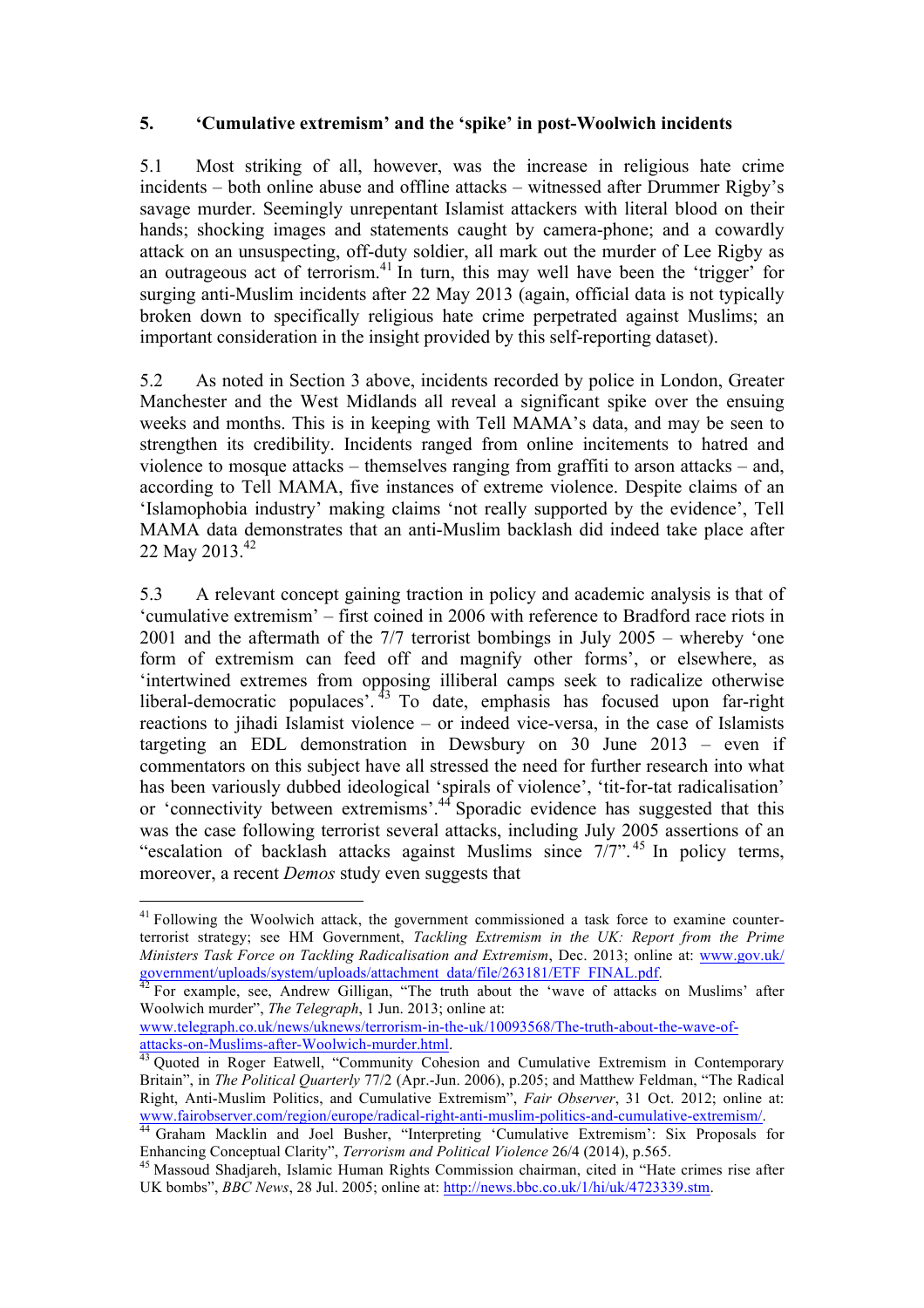we can expect to see, following a terrorist attack, an increase in 'revenge' attacks for a short period. In the aftermath of an Islamist act, police and counter-terrorism officials should step up monitoring of far right forums and groups (and vice-versa). However, this does not necessarily mean a general and sustained uptick of violent attacks in society. Moreover, research suggests that it will fall back to the same level as before an attack (which it did post-7/7) rather than sparking a self-sustaining cumulative process.<sup>46</sup>

5.4 Tell MAMA's data and research empirically supports the notion of 'cumulative extremism' in the aftermath of Lee Rigby's murder. Yet even without this interpretative framework, there can be little doubt that Britain experienced a concerning spasm of anti-Muslim incidents in the week following the 22 May Woolwich attack. When compared with the week immediately beforehand, there was a 373% increase in reports of anti-Muslim incidents to Tell MAMA. In fact, nearly a fifth of all self-reported incidents analysed over the ten-month period 1 May 2013 to 28 February 2014 took place in the week following Lee Rigby's murder (127 total between 14:21 on 22 and 29 May 2013, as opposed to 34 reported victims in the preceding week). Put another way, the average *monthly* figure of 73 cases over the reporting period May 2013-February 2014 reporting period – itself inflated on account of the post-Woolwich spike in anti-Muslim attacks – rose by  $174\%$  in the space of a *week*.

 <sup>46</sup> Jamie Bartlett and Jonathan Birdwell, "Cumulative Radicalisation between the Far-Right and Islamist Groups in the UK: A Review of Evidence", *Demos*, 5 Nov. 2013; online at: www.demos.co.uk /files/Demos%20-%20Cumulative%20Radicalisation%20-%205%20Nov%202013.pdf, pp.8-9.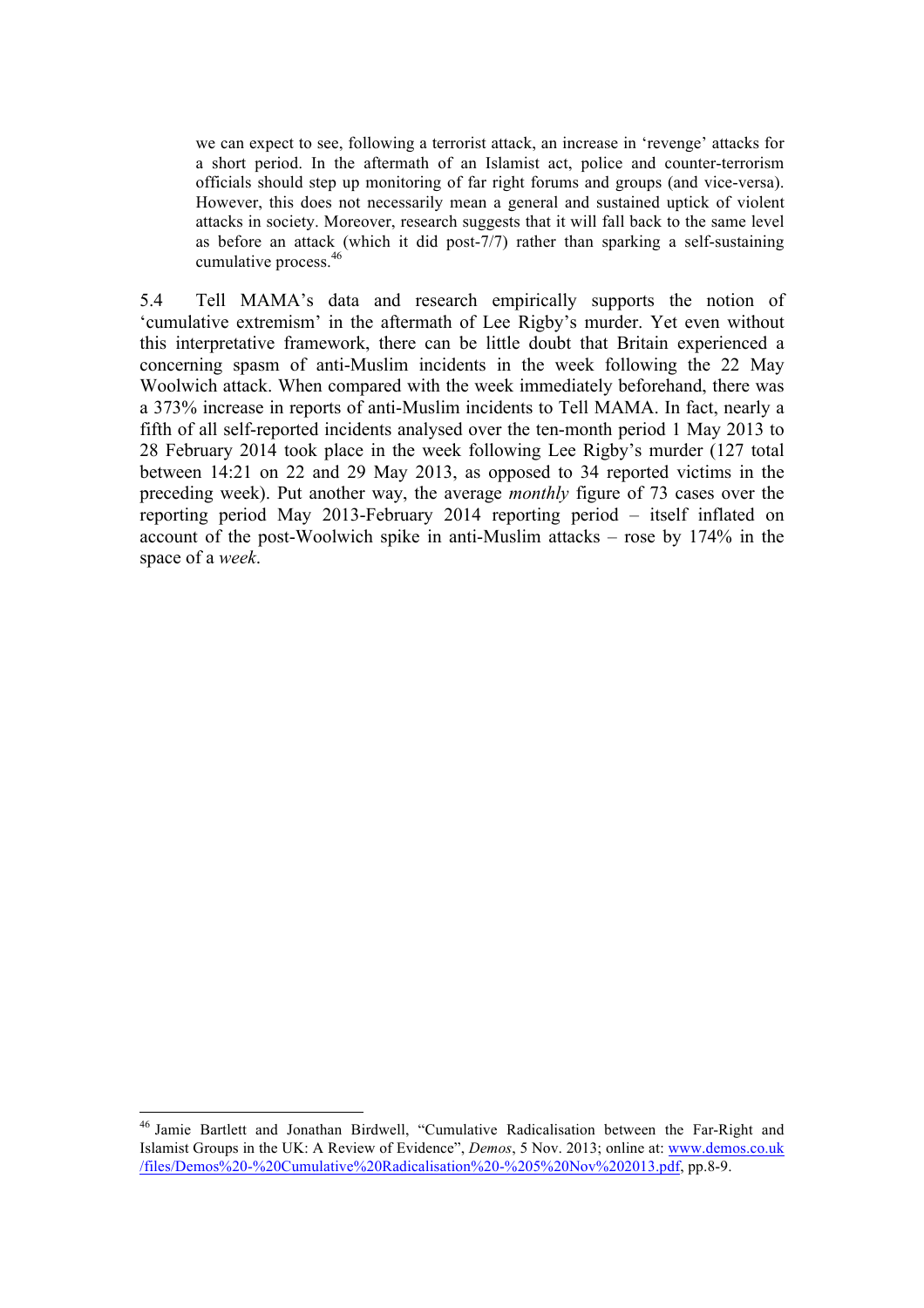

5.5 Tell MAMA's figures are similarly revealing when disaggregated into online abuse and offline attacks, again comparing the week before and after the Islamist murder in Woolwich. When presented in this way, the online categories "Abuse"; "Anti-Muslim literature'; and "Threat" all increased more than threefold in the week between 22 and 29 May 2013. In terms of online threats made to an individual (or their family), this number rose from 4 to 15 in the week of 15 to 22 May, while online abuse rose to 97 self-reported cases (with multiple incidents again separately counted).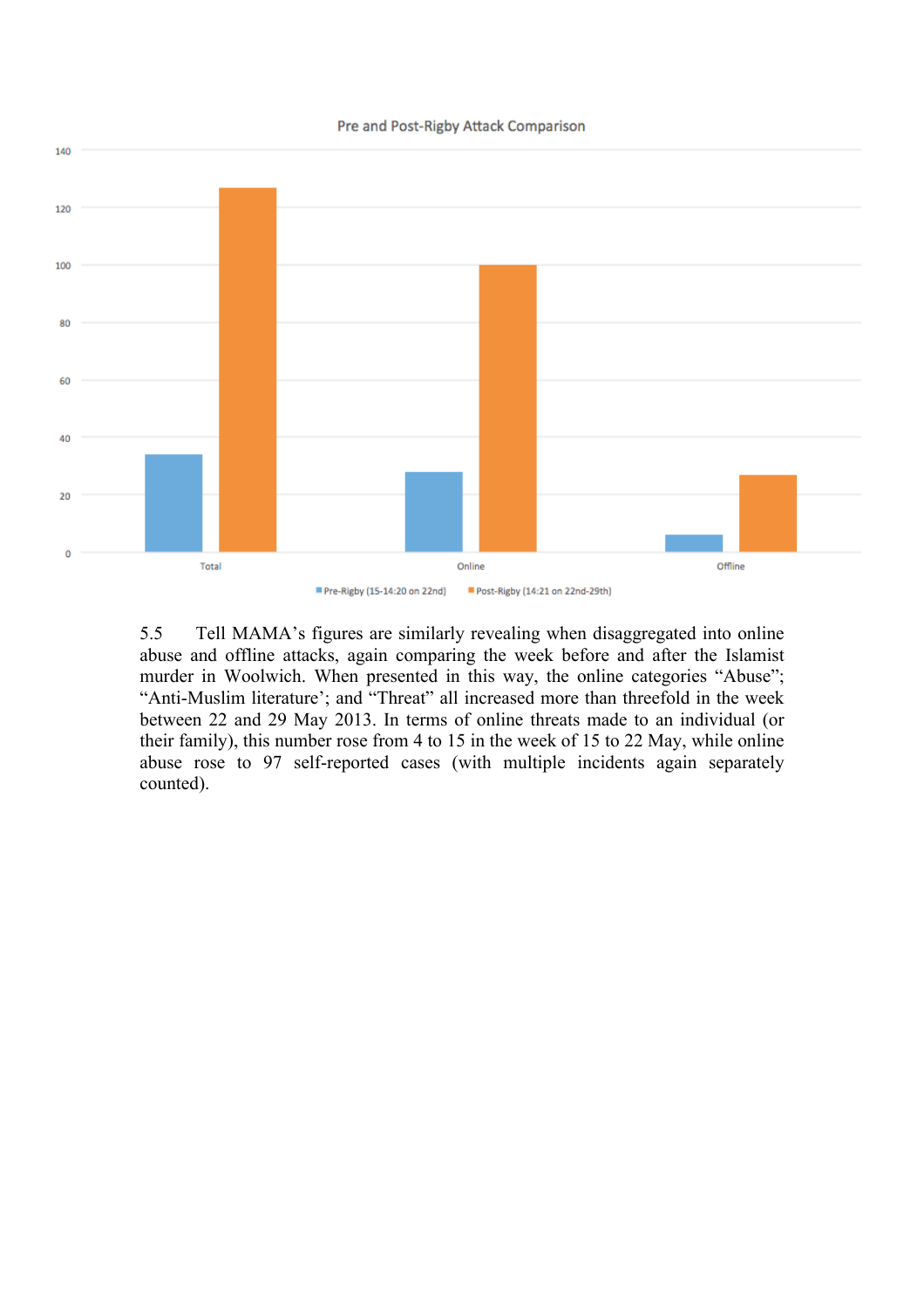

The number of offline attacks in the week after Lee Rigby's murder also rose sharply. As noted above, Tell MAMA recorded 5 incidents of extreme violence, as opposed to 0 in the previous week. Likewise, self-reported occurrences of (usually street-based) abuse rose from 4 to 22 cases; while reports assault rose from 2 to 5. In keeping with the more general rise in mosque attacks persisting into summer 2013, instances of anti-Muslim property damage rose from 2 in the week commencing 15 May 2013, to 9 recorded for the following week.

#### Pre and Post-Rigby Comparison (Online)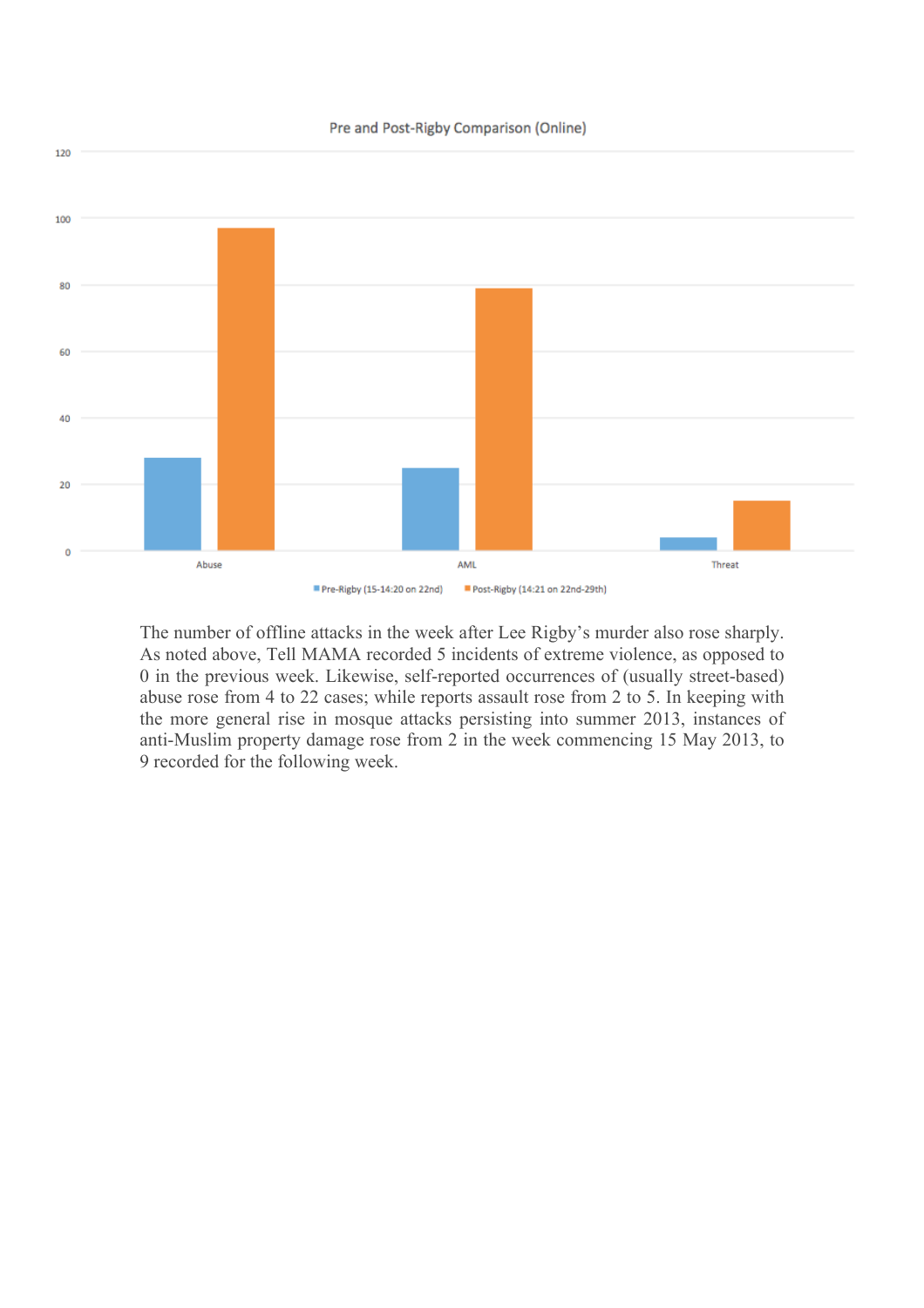#### Pre and Post-Rigby Comparrison (Offline Attacks)



5.6 Tell MAMA self-reported cases for May 2013 therefore indicate – especially when read in conjunction with other datasets cited above – that Muslims in Britain were at decidedly increased risk of public attack and, in particular, online abuse, for their faith in the days and even weeks following Drummer Rigby's murder. Over the longer term, anti-Muslim incidents recorded between 1 May 2013 and 28 February 2014 remained higher than this reporting period's 'baseline' monthly average of 73 cases per month – just over 2 incidents per day – until August 2013 (see the table in Section 4.1). Indeed, insofar as 'cumulative extremism' may extend beyond immediate, kneejerk racial or religious hate crime in the wake of an extremist attack, it bears noting, finally, that far-right movements continue in attempts to instrumentalise Lee Rigby's murder. Thus, then-EDL leaders Stephen Yaxley-Lennon and Kevin Carroll were arrested in late June 2013 for attempting a charity march in Woolwich 'via the East London Mosque'; while later, at the start of murder trial in November 2013, the BNP staged a demonstration outside the courthouse demanding the re-institution of the death penalty. Still more recently, the newly-launched Britain First party – led by ex-BNP communications director Paul Golding – 'tried to get the words "Remember Lee Rigby" printed as their slogan on the ballot paper for the [May 2014] European elections – and nearly succeeded, until the Rigby family personally objected.<sup>47</sup> This should not be surprising, for anti-Muslim hate crime in Britain has become a populist staple in the far-right's armory this century. What is more troubling, and certainly calls for further research, is the potential diffusion of anti-Muslim prejudice into mainstream discourse in Britain.

<sup>&</sup>lt;sup>47</sup> See, respectively, Tariq Tahir, "EDL leader Tommy Robinson bailed after being arrested on Lee Rigby march", *Metro*, 30 Jan. 2013; online at: http://metro.co.uk/2013/06/30/edl-leader-tommyrobinson-bailed-after-being-arrested-on-lee-rigby-march-3862395/; Jessica Elgot, "BNP Calls For Return Of Death Penalty Outside Lee Rigby Murder Trial", *The Huffington Post UK*, 18 Nov. 2013; online at: www.huffingtonpost.co.uk/2013/11/18/bnp-death-penalty\_n\_4294708.html; and Gavin Haynes, "Say Hello to Britain's New Militant Far-Right Street Team", *Vice*, 20 Jun. 2014; online at: www.vice.com/en\_uk/read/say-hello-to-britains-new-far-right-street-team.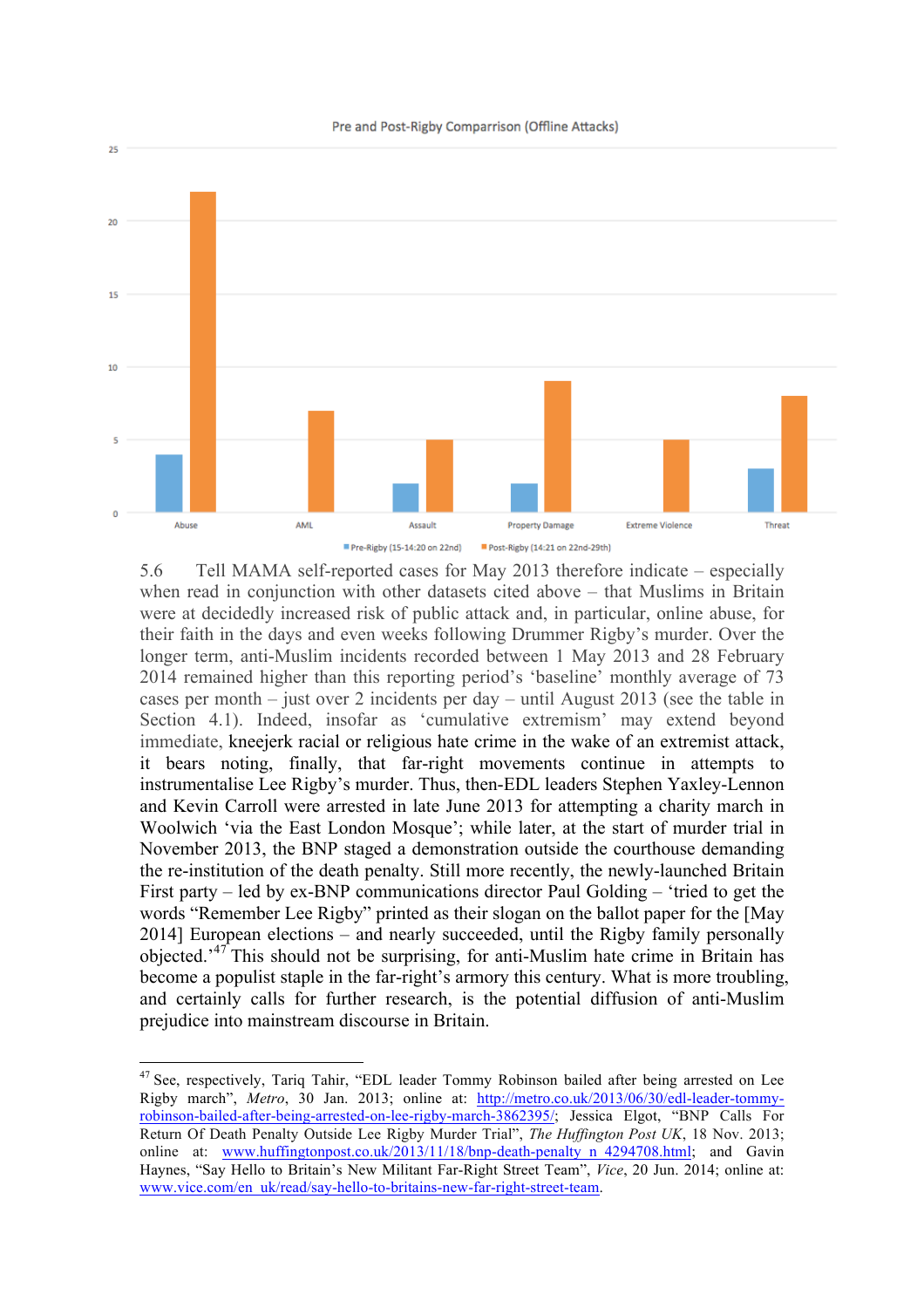## **6. Conclusion**

6.1 Taken as a whole, hate crime has been falling in Britain in recent years. Yet a closer look reveals that certain strands of hate crime – including homophobic hate crime and anti-Muslim hate incidents – have in fact been rising. There is clearly a greater need to disaggregate data collection on religious hate crime attacks, at both national and police force levels. However, various indicators suggest that anti-Muslim hate crimes notably rose in Britain between 1 May 2013 and February 2014.

6.2 In examining Tell MAMA's increasingly robust collection of self-report data by anti-Muslim victims, this interim report presents several findings that starkly contrast with wider trends. The first of these is that the majority of victims are female; another is the increase in extreme violence and mosque attacks. Other findings point toward a strong element of far-right involvement in attacks, as well as the persistent problem of under-reporting – both to the police and to third-party support services like Tell MAMA. Most striking of all, however, was the steep rise in all type of anti-Muslim incident in the week following the savage killing of Lee Rigby. Almost a fifth of all cases recorded in this ten-month survey period were reported in the week following Drummer Rigby 22 May 2013 murder. Verified incidents to Tell MAMA rose by nearly 400% on the previous week, and included significantly elevated levels of extreme violence, physical assault and abuse of various kinds. As reported nationally, there were also attempted arson attacks against mosques, as well as several bombing attempts (most notably by the murderer of Mohammed Saleem, the neo-Nazi Pavlo Lapshyn. Throughout spring 2014, there were heightened levels of both online and offline incidents reported to Tell MAMA. At this time, many people in Britain felt frightened and victimised.

6.3 The troubling backlash against Muslim communities in the aftermath of Woolwich poses several considerations. Supporting victims, and encouraging them to come forward to report a hate crime, remains the highest priority. Alongside addressing under-reporting, authorities should be encouraged to disaggregate hate crimes by strand, and to take seriously the increased incidence of anti-Muslim religious hate crime. Finally, more research is needed on 'cumulative extremism'. This report has found the concept useful in approaching the surge in anti-Muslim attacks at the end of May 2013, even if it is too early to make conclusions given the limited resources available on the topic. What can be said, in conclusion, is that Muslims remain amongst the most likely minority group in Britain to be targeted for a hate crime. 'Trigger' events like the murder of Drummer Rigby clearly magnify the possibility of far-right groups and others victimising Muslims simply for who they are and what they believe. While Britain remains a place of inclusion, stubbornly high figures of anti-Muslim incidents also remain, and demand attention from policymakers and all people of goodwill in Britain alike.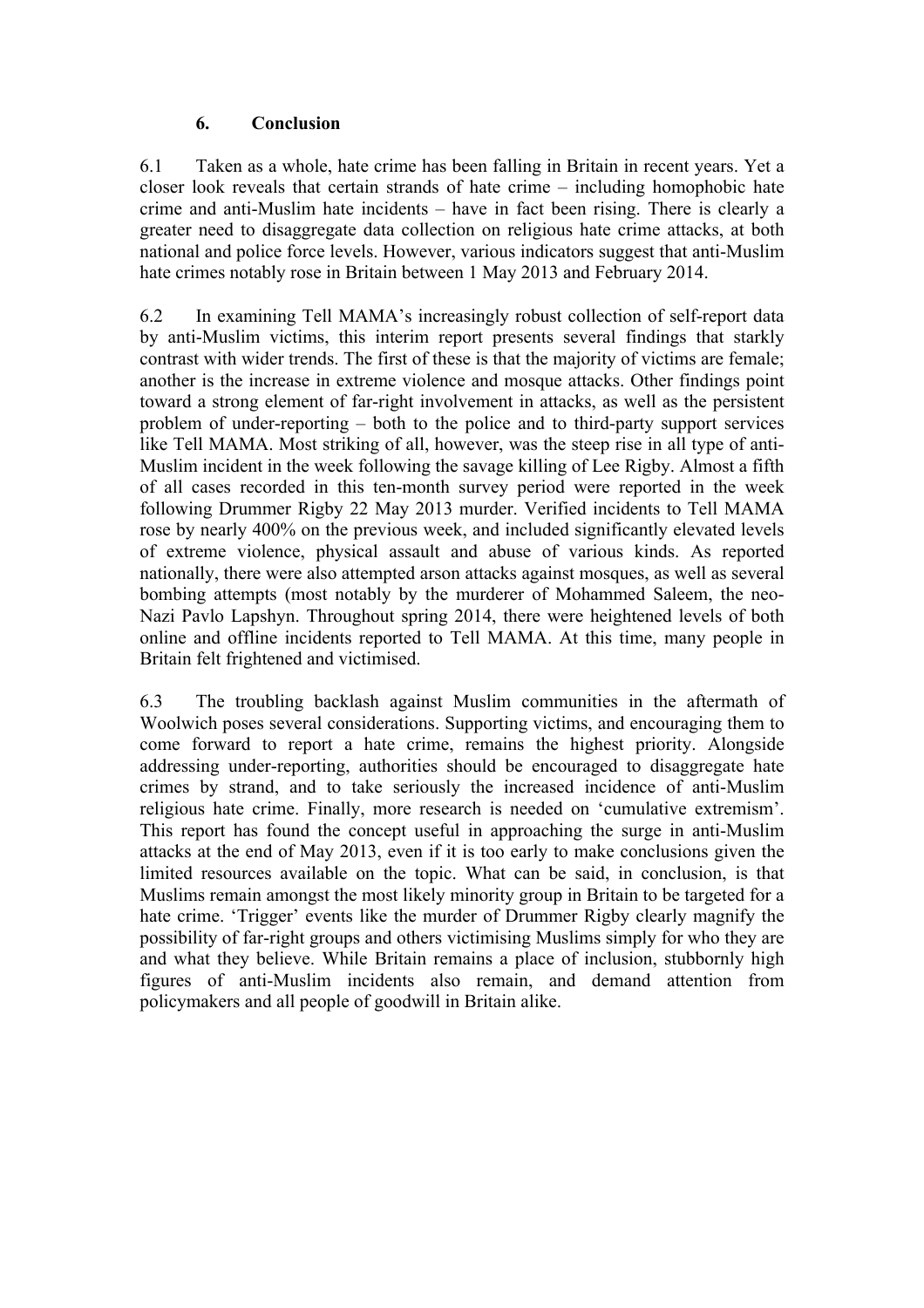## **Appendix A: Tell MAMA Data Collection and Analysis Methodology**

## **Data Collection**

Tell MAMA is a self-report data set, and therefore relies on the proactive efforts of victims to register new cases. Initial reports can be made by either phone, Twitter or Facebook, with detailed information collected by caseworkers in follow-up interviews over phone or email.

Following the publication of CFAPS's 2013 report, "Anti-Muslim Hate Crime and the Far Right", changes have been made to Faith Matters' internal case validation processes, giving rise to significant improvements in the overall robustness of the data. A comprehensive review of recording practices led to significant changes in coding, validation and oversight, with the result that greater confidence – albeit subject to the standard caveats made in respect of self-report data sets – may now be placed in the validity of the data.

For example, it is now the case that caseworkers must receive secondary validation – for example, via a hard-copy of an offensive letter, link to online content, or an additional witness in the case of offline violence –if they are to record an anti-Muslim incident, with cases lacking this extra proof excluded from the data.

Additionally, current practice has also adopted an enhanced standard in respect of victim identification, requiring a clear and direct link between the incident and the reporter. It is no longer the case that incidents targeting Muslims in general (for example, in negative press reports or social media commentary addressed to a general audience) are included in the data set.

Revisions have also been made to case coding practices, with reports now added using a rigorous and unambiguous set of criteria mirroring current police practice. Secondary checks on the robustness of this process have also been introduced, with a weekly random selection of cases second checked by a senior member of the Faith Matters team. Any anomalies or conspicuous failures to meet the criteria outlined above are excluded, triggering a full audit of the preceding week of reports.

## **Data Analysis**

The data comprised 734 cases (599 online, 135 offline) collected between May 2013- February 2014 inclusive. As in previous reports, analysis used SPSS to present simple descriptive statistics, offering raw, percentage and average occurrence levels for all variables analysed. Enquiry focussed on the Woolwich attacks split around 2pm on the  $22<sup>nd</sup>$  May 2013, with all comparisons using averages calculated over the  $\overline{7}$  days immediately preceding and immediately following this point. Where variables had high levels of missing data, all cases were included in analysis, resulting in totals of less than 100% of the sample.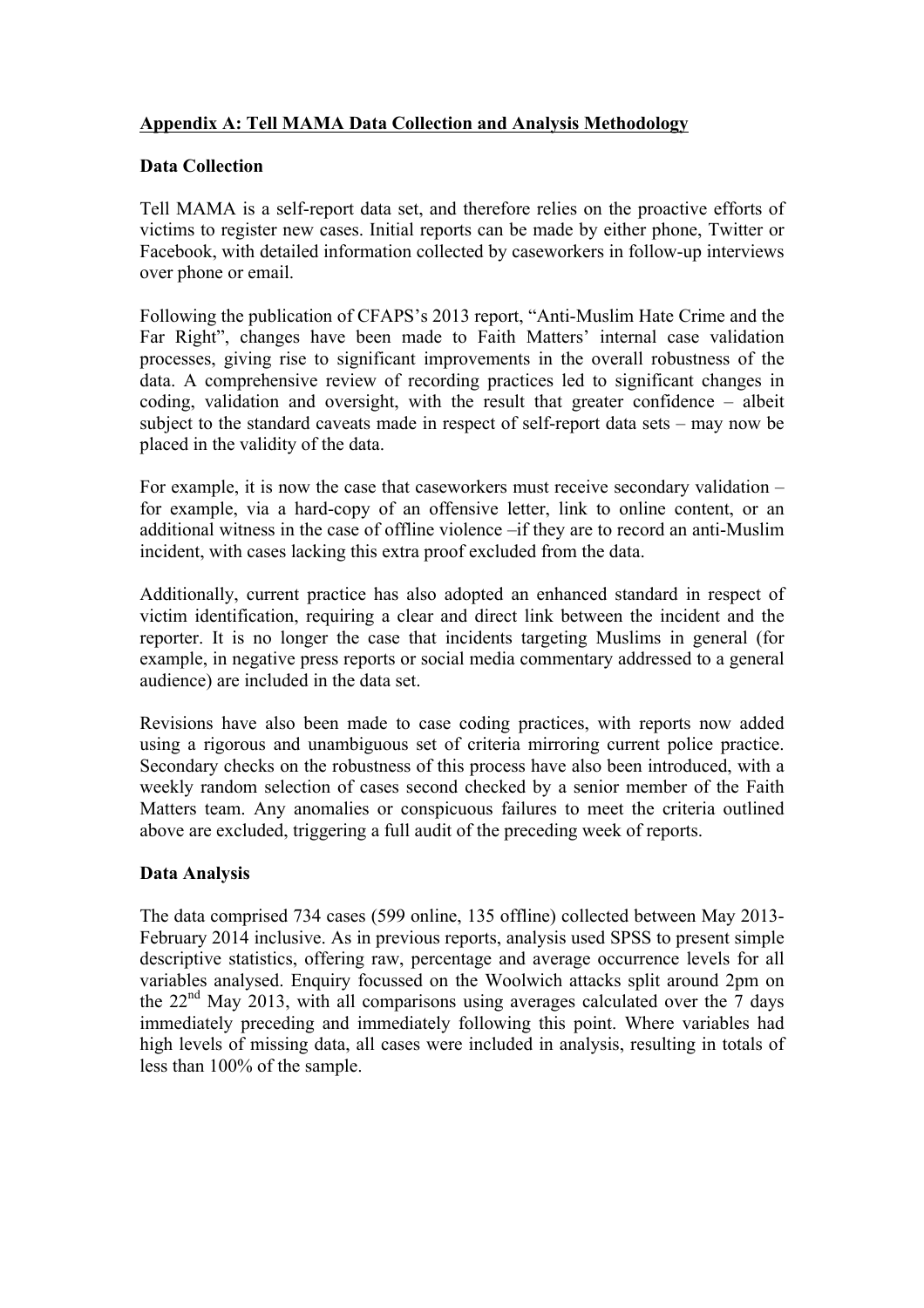## **Appendix B: Hate Crimes in England and Wales, 2012/13**



Case flow through system

Source: Home Office, Office for National Statistics and Ministry of Justice*, An Overview of Hate Crime in England and Wales*, Dec. 2013, online at: www.gov.uk/government/uploads/system/uploads/ attachment\_data/file/266358/hate-crime-2013.pdf, p.8.

## **Appendix C: Tell MAMA graphed rise in anti-Muslim incidents recorded by police in London between Apr. 2012-Mar. 2013 and Apr. 2013-March 2014**

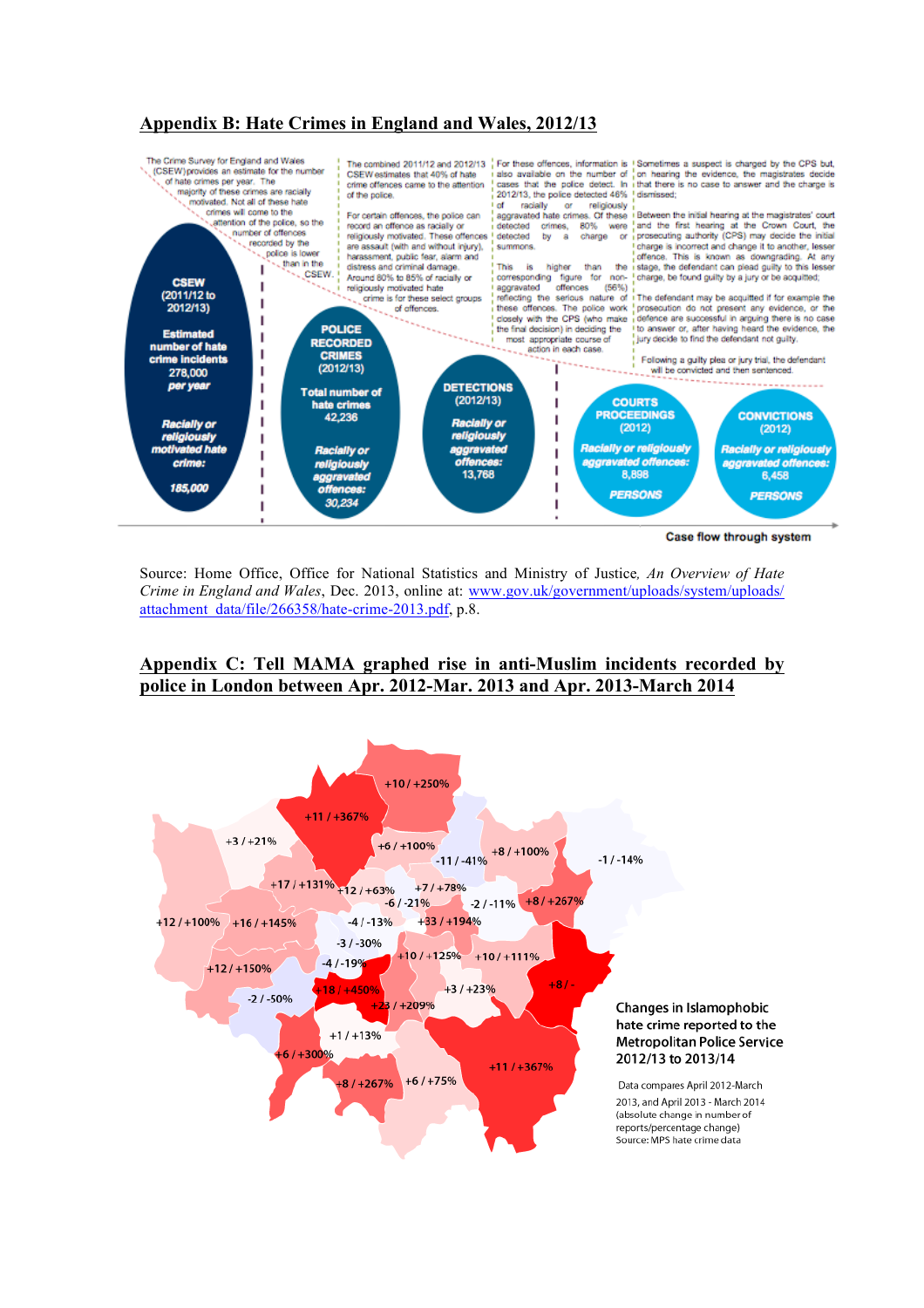## **Appendix D: Mosque attacks, as reported to Tell MAMA caseworkers between January 1 and August 31, 2013**